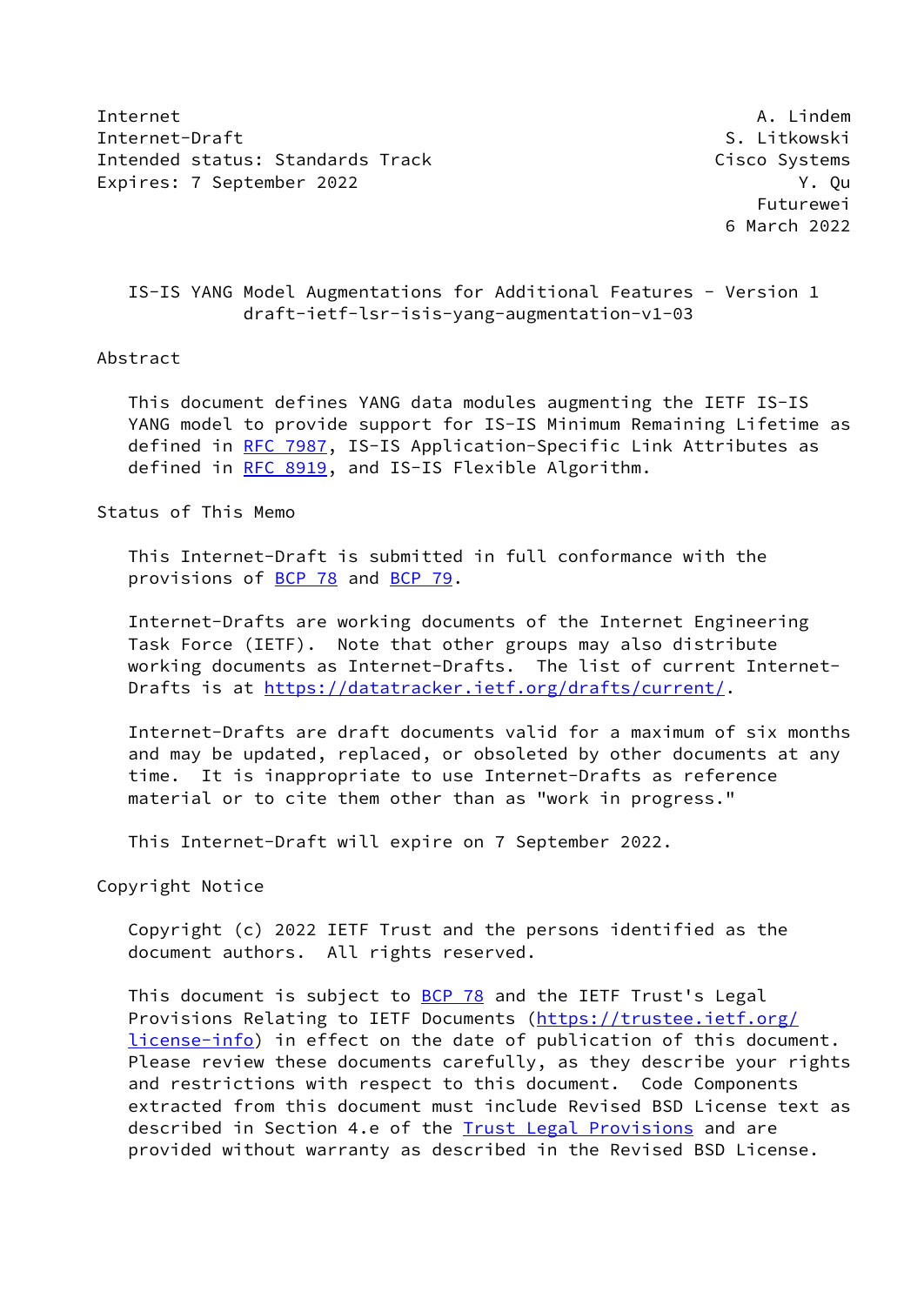<span id="page-1-1"></span>Internet-Draft ISIS YANG Augments V1 March 2022

## Table of Contents

| 1.1. Requirements Language 3                                                          |           |
|---------------------------------------------------------------------------------------|-----------|
|                                                                                       |           |
| 2. YANG Module for IS-IS Minimum Remaining Lifetime $\cdot \cdot \cdot \cdot \cdot$ 3 |           |
| 3. YANG Module for IS-IS Application-Specific Link Attributes . 5                     |           |
| 4. YANG Module for IS-IS Flexible Algorithm 14                                        |           |
| 5.                                                                                    | 26        |
| 6.                                                                                    | 27        |
|                                                                                       | <u>28</u> |
|                                                                                       | 28        |
| 8.1. Normative References                                                             | 28        |
| 8.2. Informative References 30                                                        |           |
|                                                                                       | 30        |
|                                                                                       |           |

## <span id="page-1-0"></span>[1](#page-1-0). Overview

YANG [\[RFC7950](https://datatracker.ietf.org/doc/pdf/rfc7950)] is a data definition language used to define the contents of a conceptual data store that allows networked devices to be managed using NETCONF [\[RFC6241](https://datatracker.ietf.org/doc/pdf/rfc6241)]. YANG is proving relevant beyond its initial confines, as bindings to other interfaces (e.g., ReST) and encodings other than XML (e.g., JSON) are being defined. Furthermore, YANG data models can be used as the basis for implementation of other interfaces, such as CLI and programmatic APIs.

 This document defines YANG data modules augmenting the IETF IS-IS YANG model [[I-D.ietf-isis-yang-isis-cfg\]](#page-31-2), which itself augments [\[RFC8349](https://datatracker.ietf.org/doc/pdf/rfc8349)], to provide support for configuration and operational state for the following IS-IS features:

[RFC7987](https://datatracker.ietf.org/doc/pdf/rfc7987): IS-IS Minimum Remaining Lifetime[RFC7987].

[RFC8919](https://datatracker.ietf.org/doc/pdf/rfc8919): IS-IS Application-Specific Link Attributes[RFC8919].

RFCxxxx: IGP Flexible Algorithm [\[I-D.ietf-lsr-flex-algo](#page-31-3)].

 The augmentations defined in this document requires support for the IS-IS base model[I-D.ietf-isis-yang-isis-cfg] which defines basic IS- IS configuration and state. The IS-IS YANG model augments the ietf- routing YANG model defined in [[RFC8349](https://datatracker.ietf.org/doc/pdf/rfc8349)].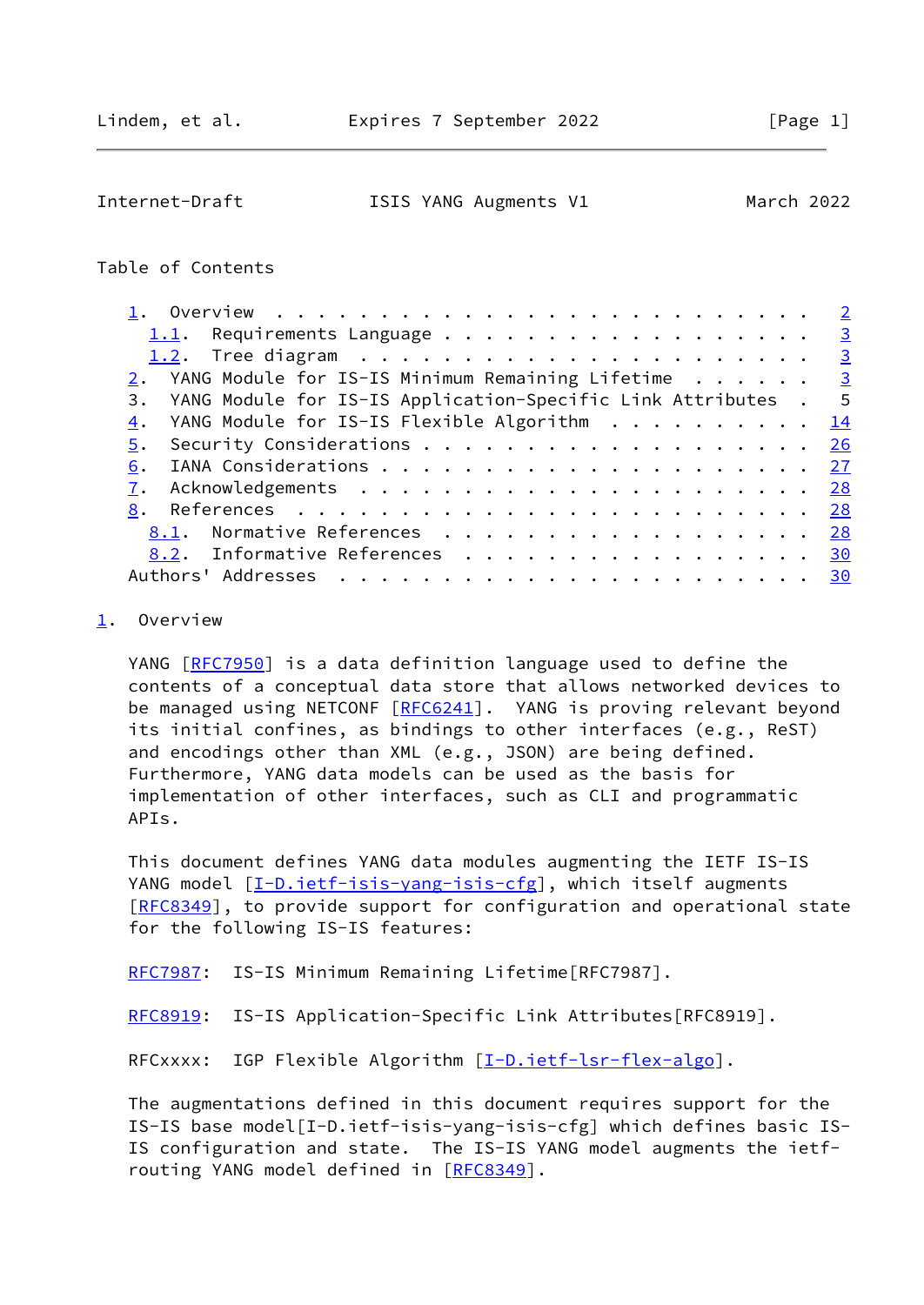Lindem, et al. Expires 7 September 2022 [Page 2]

<span id="page-2-1"></span>Internet-Draft ISIS YANG Augments V1 March 2022

<span id="page-2-0"></span>[1.1](#page-2-0). Requirements Language

 The key words "MUST", "MUST NOT", "REQUIRED", "SHALL", "SHALL NOT", "SHOULD", "SHOULD NOT", "RECOMMENDED", "NOT RECOMMENDED", "MAY", and "OPTIONAL" in this document are to be interpreted as described in [BCP](https://datatracker.ietf.org/doc/pdf/bcp14) [14](https://datatracker.ietf.org/doc/pdf/bcp14) [[RFC2119\]](https://datatracker.ietf.org/doc/pdf/rfc2119) [\[RFC8174](https://datatracker.ietf.org/doc/pdf/rfc8174)] when, and only when, they appear in all capitals, as shown here.

<span id="page-2-2"></span>[1.2](#page-2-2). Tree diagram

 Tree diagrams used in this document follow the notation defined in [\[RFC8340](https://datatracker.ietf.org/doc/pdf/rfc8340)].

<span id="page-2-3"></span>[2](#page-2-3). YANG Module for IS-IS Minimum Remaining Lifetime

 This document defines a YANG module for IS-IS Minimum Remaining Lifetime as defined in [\[RFC7987](https://datatracker.ietf.org/doc/pdf/rfc7987)]. It is an augmentation of the IS-IS base model.

module: ietf-isis-remaining-lifetime

| +---n corrupt-remaining-lifetime |                              |
|----------------------------------|------------------------------|
| +--ro routing-protocol-name?     | -> /rt:routing               |
|                                  | /control-plane-protocols     |
|                                  | /control-plane-protocol/name |
| +--ro isis-level?                | level                        |
| +--ro lsp-id?                    | isis:lsp-id                  |

```
 <CODE BEGINS> file "ietf-isis-remaining-lifetime@2021-12-22.yang"
 module ietf-isis-remaining-lifetime {
   yang-version 1.1;
   namespace "urn:ietf:params:xml:ns:yang:ietf-isis-remaining-lifetime";
```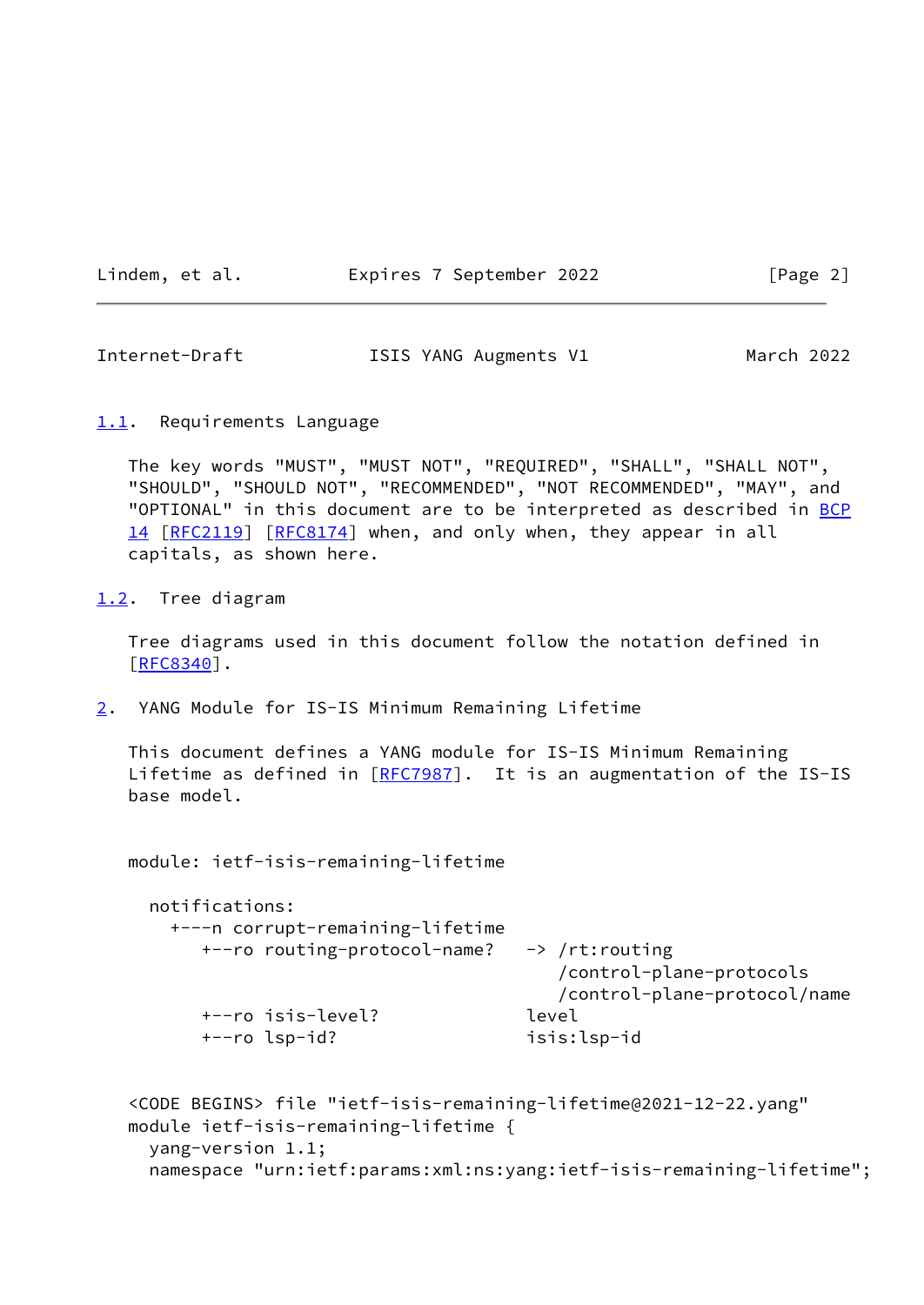```
 prefix isis-remaining-lifetime;
      import ietf-isis {
        prefix "isis";
      }
      organization
        "IETF LSR - Link State Routing Working Group";
      contact
        <http://tools.ietf.org/wg/lsr>
        WG List: <mailto:lsr@ietf.org>
Lindem, et al.               Expires 7 September 2022                 [Page 3]
Internet-Draft ISIS YANG Augments V1 March 2022
          Author: Yingzhen Qu
                    <mailto:yqu@futurewei.com>
          Author: Acee Lindem
                   <mailto:acee@cisco.com>
          Author: Stephane Litkowski
                    <mailto:slitkows.ietf@gmail.com>";
      description
        "This YANG module defines the configuration and operational
         state for IS-IS Minimum Remaining Lifetime feature as defined
         in RFC 7987.
         Copyright (c) 2021 IETF Trust and the persons identified as
         authors of the code. All rights reserved.
         Redistribution and use in source and binary forms, with or
        without modification, is permitted pursuant to, and subject to
         the license terms contained in, the Revised BSD License set
        forth in Section 4.c of the IETF Trust's Legal Provisions
         Relating to IETF Documents
         (http://trustee.ietf.org/license-info).
         This version of this YANG module is part of RFC XXXX;
         see the RFC itself for full legal notices.";
      reference "RFC XXXX";
      revision 2021-12-22 {
        description
```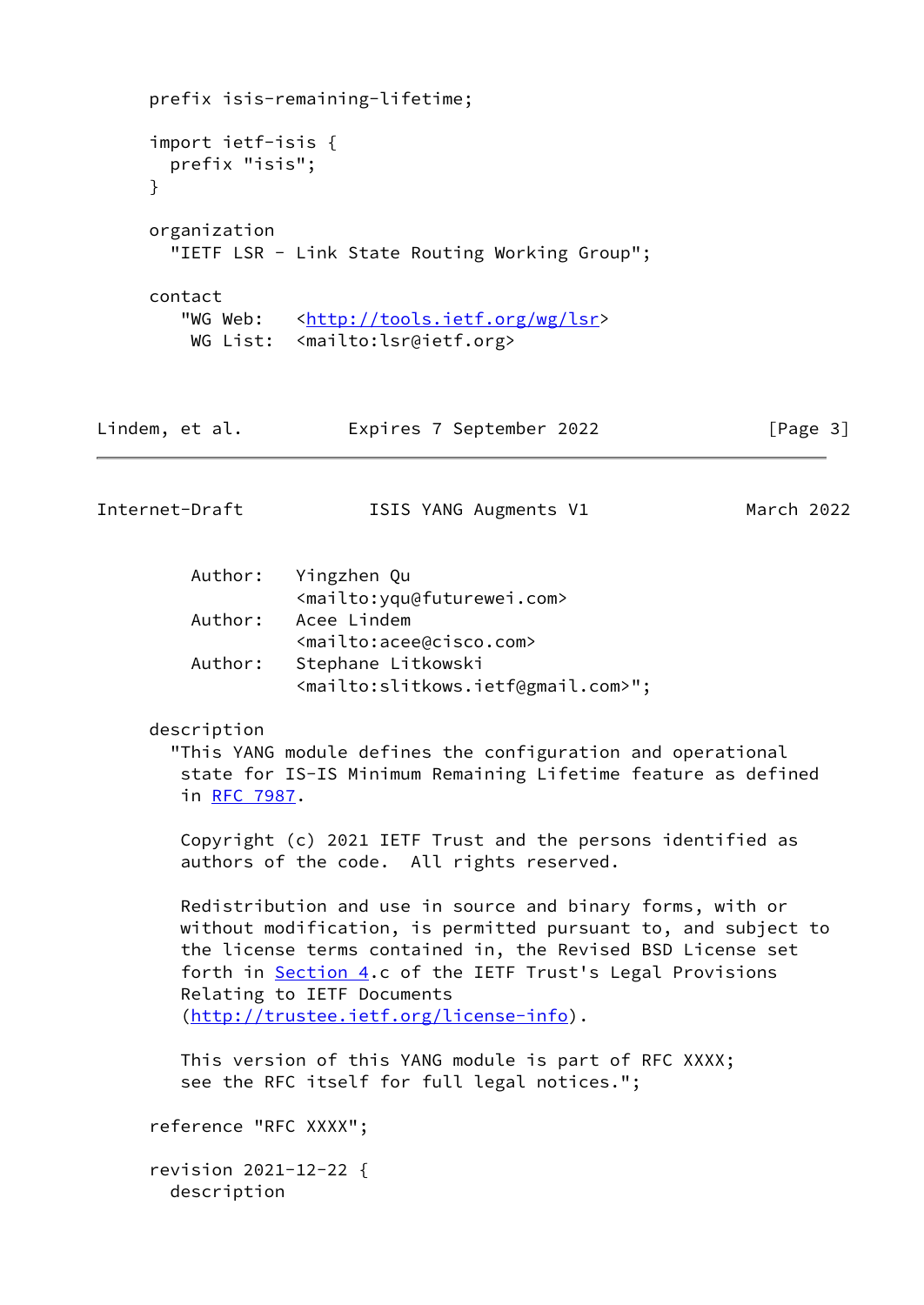```
 "Initial version";
       reference
          "RFC XXXX: A YANG Data Model for IS-IS Minimum Remaining Lifetime.";
     }
     notification corrupt-remaining-lifetime {
       uses isis:notification-instance-hdr;
       leaf lsp-id {
         type isis:lsp-id;
         description "LSP ID";
       }
       description
          "This notification is sent when the system
          detects corrupted lifetime of an LSP.";
       RFC 7987: IS-IS Minimum Remaining Lifetime";
     }
    }
    <CODE ENDS>
Lindem, et al.             Expires 7 September 2022               [Page 4]
Internet-Draft ISIS YANG Augments V1 March 2022
3. YANG Module for IS-IS Application-Specific Link Attributes
   This document defines a YANG module for IS-IS Application-Specific
  [RFC8919]. It is an augmentation of the IS-IS base
   model.
   module: ietf-isis-link-attr
      augment /rt:routing/rt:control-plane-protocols
              /rt:control-plane-protocol/isis:isis/isis:interfaces
              /isis:interface:
       +--rw isis-link-attr
           +--rw (link-attr-op-mode)
              +--:(legacy)
              | +--rw legacy? empty
              +--:(transition)
              | +--rw transition? empty
              +--:(app-specific)
                +--rw app-specific? empty
      augment /rt:routing/rt:control-plane-protocols
              /rt:control-plane-protocol/isis:isis/isis:database
              /isis:levels/isis:lsp/isis:extended-is-neighbor
```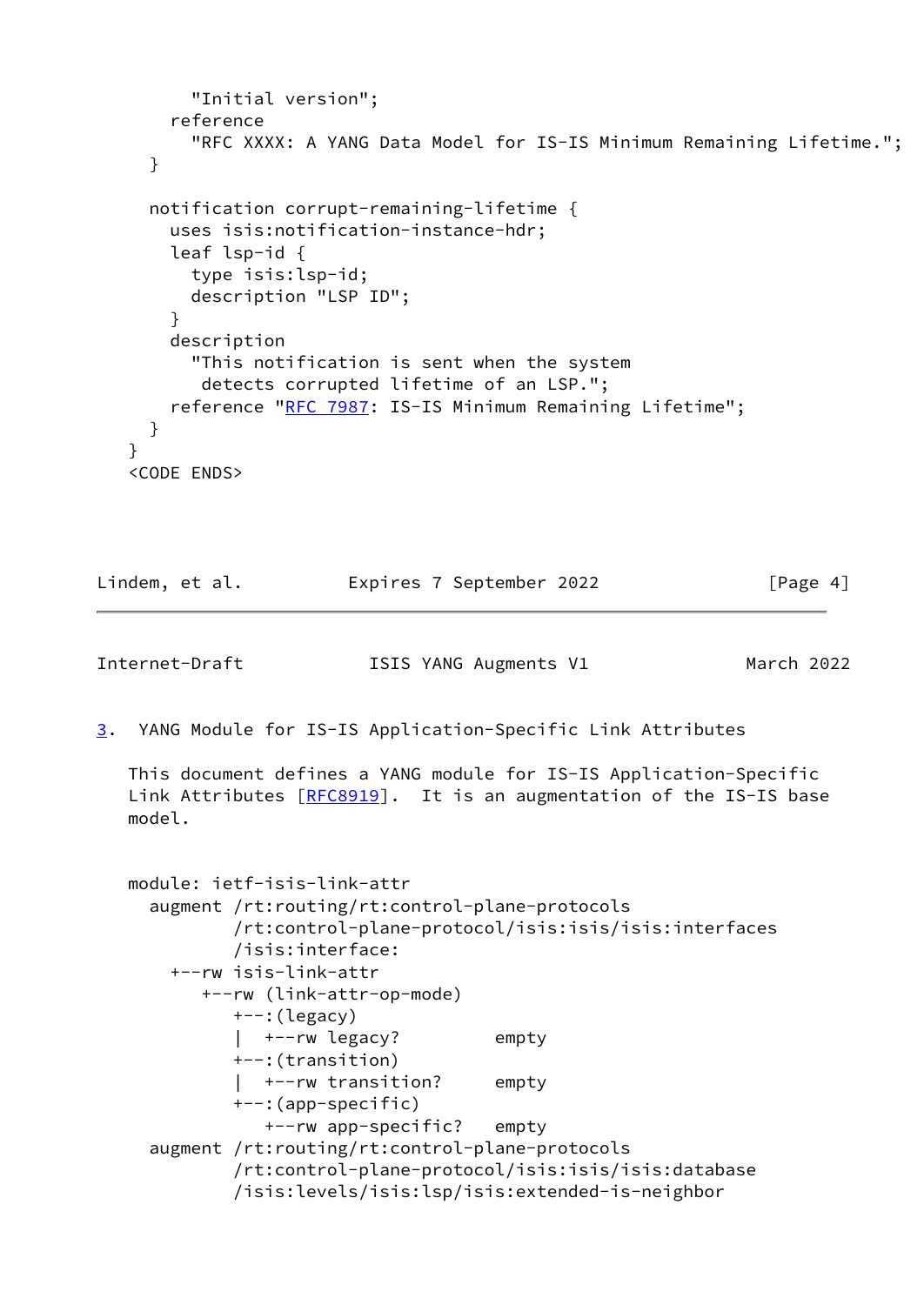```
 /isis:neighbor/isis:instances/isis:instance:
  +--ro application-specific-link-attributes-sub-tlvs
     +--ro asla-sub-tlvs* []
        +--ro l-flag? boolean
        +--ro sabm-length? uint8
        +--ro r-flag? boolean
        +--ro udabm-length? uint8
        +--ro sabm
        | +--ro sabm-bits* identityref
        +--ro udabm
        +--ro unknown-tlvs
           +--ro unknown-tlv* []
              +--ro type? uint16
              +--ro length? uint16
              +--ro value? yang:hex-string
 augment /rt:routing/rt:control-plane-protocols
        /rt:control-plane-protocol/isis:isis/isis:database
        /isis:levels/isis:lsp/isis:mt-is-neighbor/isis:neighbor
        /isis:instances/isis:instance:
  +--ro application-specific-link-attributes-sub-tlvs
     +--ro asla-sub-tlvs* []
        +--ro l-flag? boolean
        +--ro sabm-length? uint8
        +--ro r-flag? boolean
        +--ro udabm-length? uint8
        +--ro sabm
```
Lindem, et al. Expires 7 September 2022 [Page 5]

Internet-Draft **ISIS YANG Augments V1** March 2022

```
 | +--ro sabm-bits* identityref
        +--ro udabm
        +--ro unknown-tlvs
           +--ro unknown-tlv* []
              +--ro type? uint16
              +--ro length? uint16
              +--ro value? yang:hex-string
 augment /rt:routing/rt:control-plane-protocols
        /rt:control-plane-protocol/isis:isis/isis:database
        /isis:levels/isis:lsp:
  +--ro application-specific-srlg-tlv
     +--ro as-srlg-tlvs* []
        +--ro neighbor-system-id? isis:system-id
        +--ro pseudo-node-id? uint8
        +--ro l-flag? boolean
```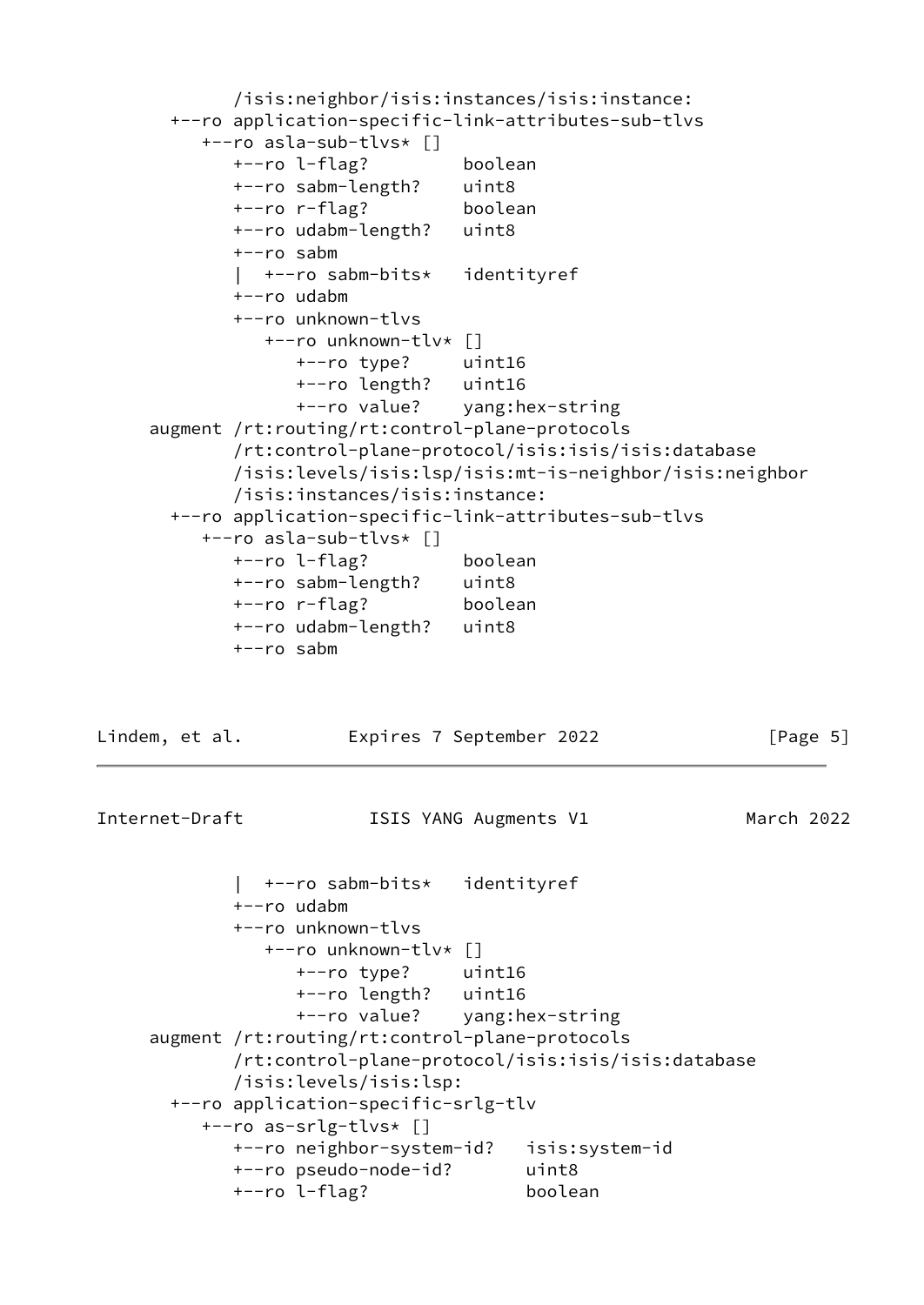```
 +--ro sabm-length? uint8
             +--ro r-flag? boolean
             +--ro udabm-length? uint8
             +--ro sabm
             | +--ro sabm-bits* identityref
             +--ro udabm
             +--ro length-of-sub-tlvs? uint8
             +--ro link-id-sub-tlvs
             | +--ro link-local-remote-ids
                | | +--ro link-local-id? union
                | | +--ro link-remote-id? union
               | +--ro ipv4-interface-addr
                | | +--ro ipv4-int-addr? inet:ipv4-address
                | +--ro ipv4-neighbor-addr
                | | +--ro ipv4-neighbor-addr? inet:ipv4-address
               | +--ro ipv6-interface-addr
                | | +--ro ipv6-int-addr? inet:ipv6-address
                | +--ro ipv6-neighbor-addr
                 | +--ro ipv6-neighbor-addr? inet:ipv6-address
             +--ro srlgs
                +--ro srlg* uint32
   <CODE BEGINS> file "ietf-isis-link-attr@2022-03-06.yang"
   module ietf-isis-link-attr {
     yang-version 1.1;
     namespace "urn:ietf:params:xml:ns:yang:ietf-isis-link-attr";
     prefix isis-link-attr;
     import ietf-inet-types {
       prefix inet;
      RFC 6991 - Common YANG Data Types";
     }
Lindem, et al. Expires 7 September 2022 [Page 6]
Internet-Draft ISIS YANG Augments V1 March 2022
     import ietf-routing {
       prefix "rt";
     }
     import ietf-isis {
       prefix "isis";
     }
```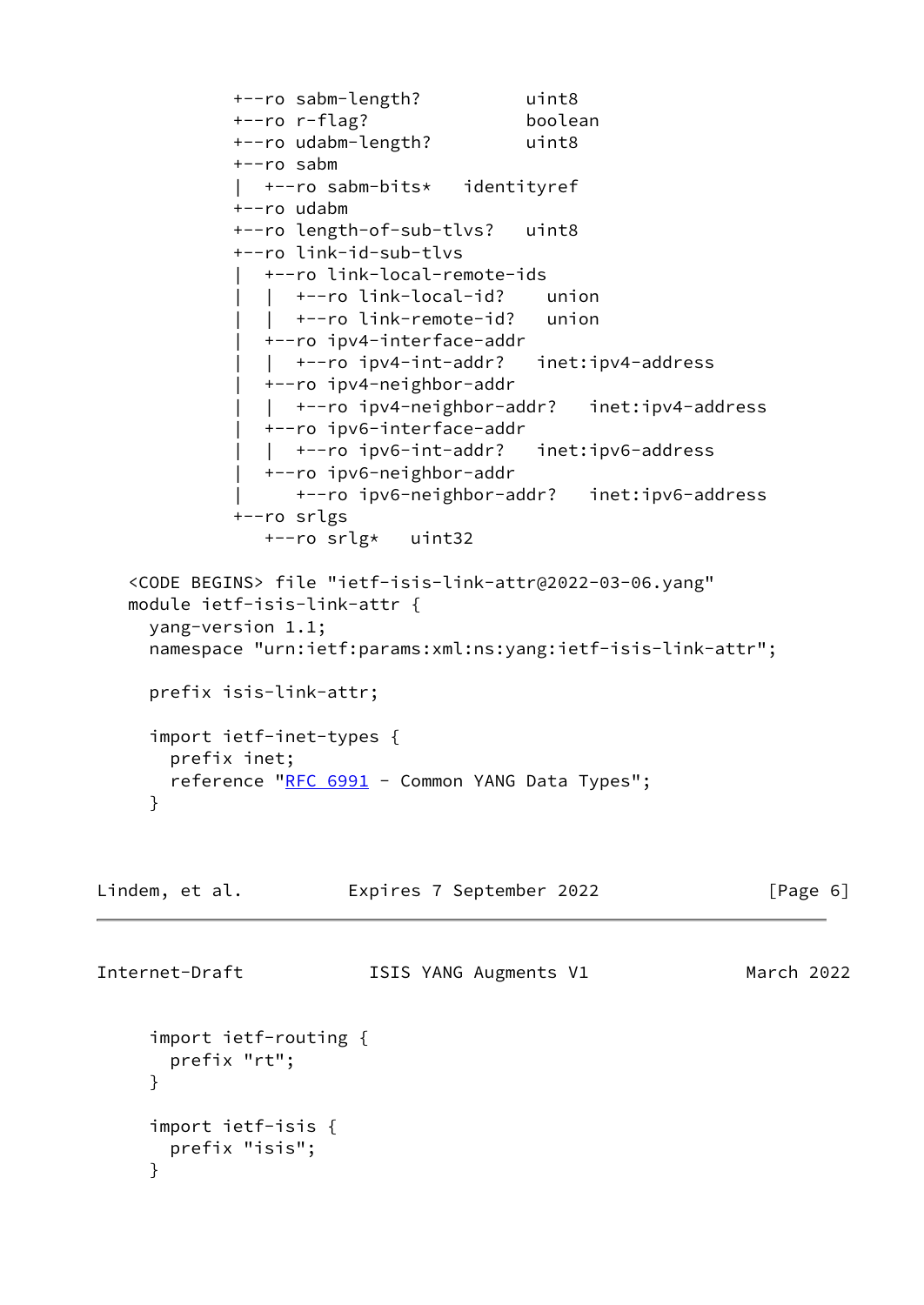organization "IETF LSR - Link State Routing Working Group"; contact "WG Web: [<http://tools.ietf.org/wg/lsr](http://tools.ietf.org/wg/lsr)> WG List: <mailto:lsr@ietf.org> Author: Yingzhen Qu <mailto:yqu@futurewei.com> Author: Acee Lindem <mailto:acee@cisco.com> Author: Stephane Litkowski <mailto:slitkows.ietf@gmail.com>"; description "This YANG module defines the configuration and operational state for IS-IS application specific link attributes feature as defined in [RFC 8919](https://datatracker.ietf.org/doc/pdf/rfc8919). This YANG model conforms to the Network Management Datastore Architecture (NMDA) as described in [RFC 8342.](https://datatracker.ietf.org/doc/pdf/rfc8342) Copyright (c) 2022 IETF Trust and the persons identified as authors of the code. All rights reserved. Redistribution and use in source and binary forms, with or without modification, is permitted pursuant to, and subject to the license terms contained in, the Revised BSD License set forth in **Section 4.c** of the IETF Trust's Legal Provisions Relating to IETF Documents [\(http://trustee.ietf.org/license-info](http://trustee.ietf.org/license-info)). This version of this YANG module is part of RFC XXXX; see the RFC itself for full legal notices. The key words 'MUST', 'MUST NOT', 'REQUIRED', 'SHALL', 'SHALL NOT', 'SHOULD', 'SHOULD NOT', 'RECOMMENDED', 'NOT RECOMMENDED', 'MAY', and 'OPTIONAL' in this document are to be interpreted as described in <u>BCP 14</u> [\(RFC 2119](https://datatracker.ietf.org/doc/pdf/rfc2119)) [\(RFC 8174](https://datatracker.ietf.org/doc/pdf/rfc8174)) when, and only when, they appear in all capitals, as shown here."; Lindem, et al. **Expires 7 September 2022** [Page 7]

Internet-Draft ISIS YANG Augments V1 March 2022

reference "RFC XXXX";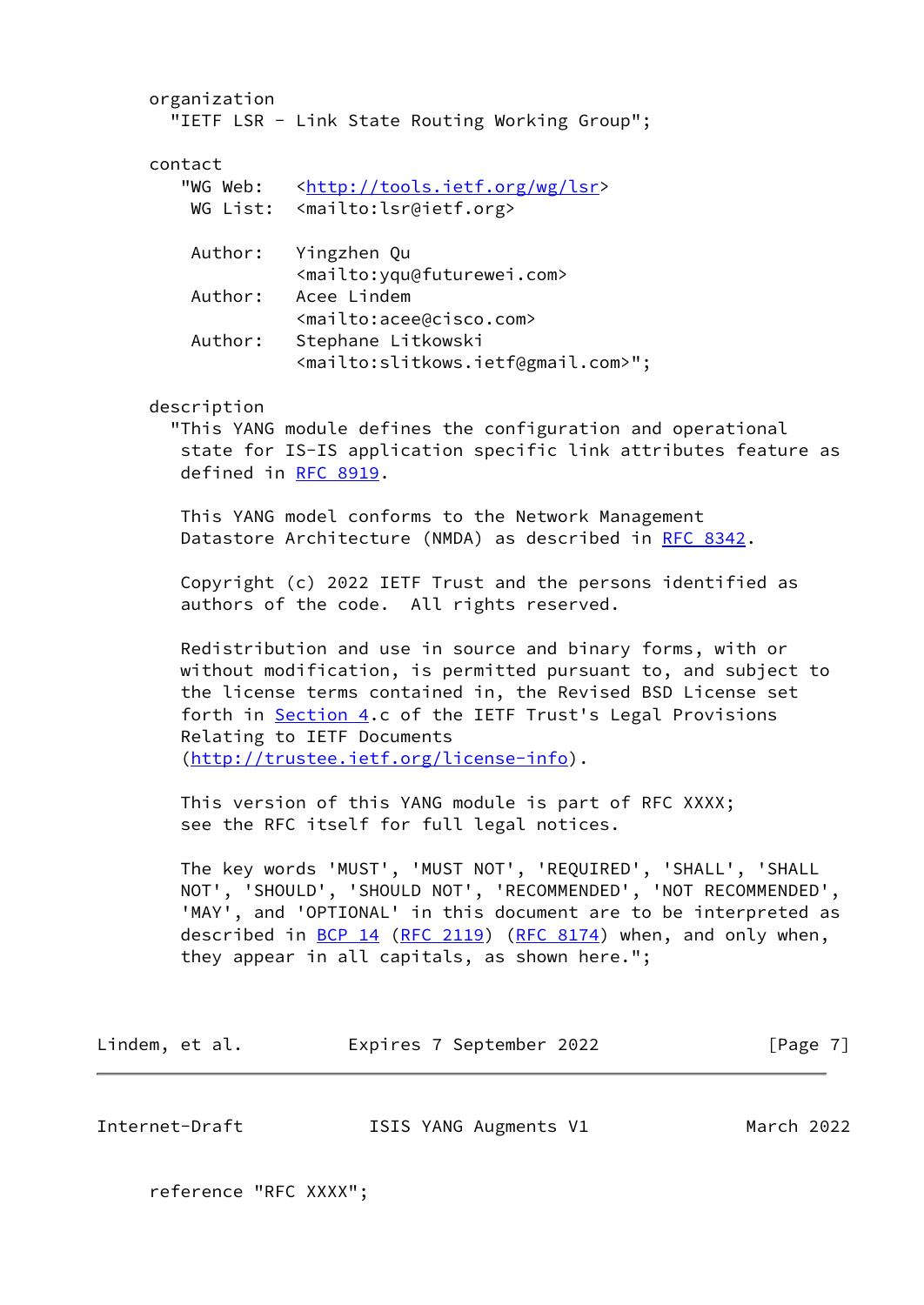```
 revision 2022-03-06 {
   description
     "Initial version";
   reference
     "RFC XXXX: A YANG Data Model for IS-IS Application-Specific Link
      Attributes.";
 }
 identity sabm-bit {
   description
     "Base identity for sabm bits.";
  RFC 8919: IS-IS Application-Specific Link Attributes";
 }
 identity rsvp-te-bit {
   base sabm-bit;
   description
     "R bit, RSVP-TE.";
 }
 identity sr-policy-bit {
   base sabm-bit;
   description
     "S bit, Segment Routing Policy.";
 }
 identity lfa-bit {
   base sabm-bit;
   description
     "F bit, Loop Free Alternate (LFA). Includes all LFA types.";
 }
 grouping application-identifier-bit-mask {
   description
     "Identification of the set of applications associated with link
      attribute advertisements";
   leaf l-flag {
     type boolean;
     description
       "Legacy Flag. When set, all of the applications
        specified in the bit mask MUST use the legacy
        advertisements.";
   }
   leaf sabm-length {
     type uint8;
```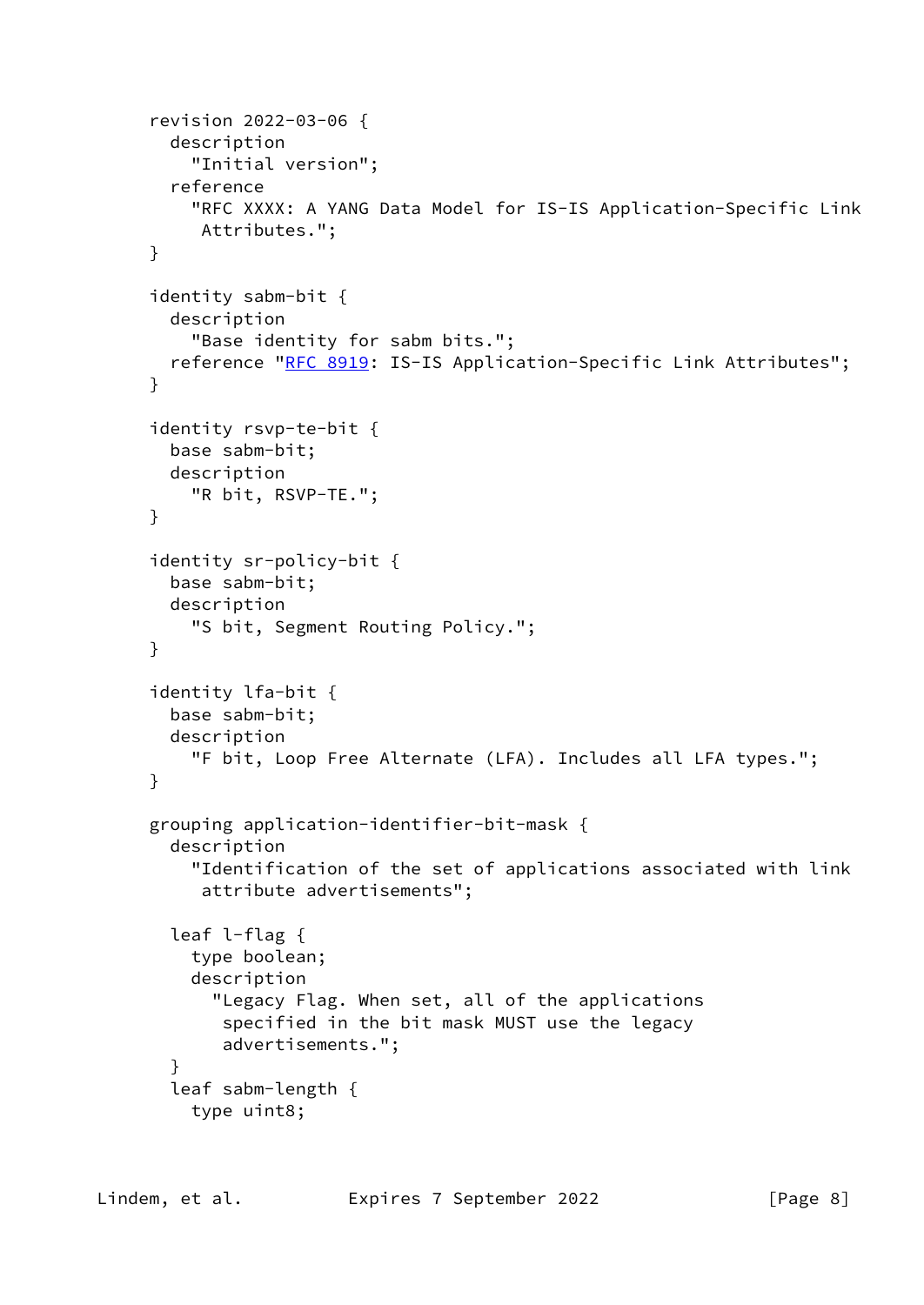```
Internet-Draft ISIS YANG Augments V1 March 2022
          description
            "Standard Application Identifier Bit Mask Length in
             octets.";
        }
        leaf r-flag {
          type boolean;
          default false;
          description
            "Reserved.";
        }
        leaf udabm-length {
          type uint8;
          description
          "User Defined Application Identifier Bit Mask Length
          in octets.";
        }
        container sabm {
          leaf-list sabm-bits {
            type identityref {
              base sabm-bit;
 }
            description
              "SABM bits list. This list will contain
               identities for the bits which are set in the
               SABA bits.";
 }
          description
            "Standard Application Identifier Bit Mask.";
        }
        container udabm {
          description
            "User Defined Application Identifier Bit Mask.
             This container is to be augmented by user defined
             applications.";
        }
      }
      grouping application-specific-link-attributes-sub-tlv {
        description
          "Grouping for specification of the applications and
           application-specific attribute values.";
        container application-specific-link-attributes-sub-tlvs {
          list asla-sub-tlvs {
            uses application-identifier-bit-mask;
            uses isis:unknown-tlvs;
```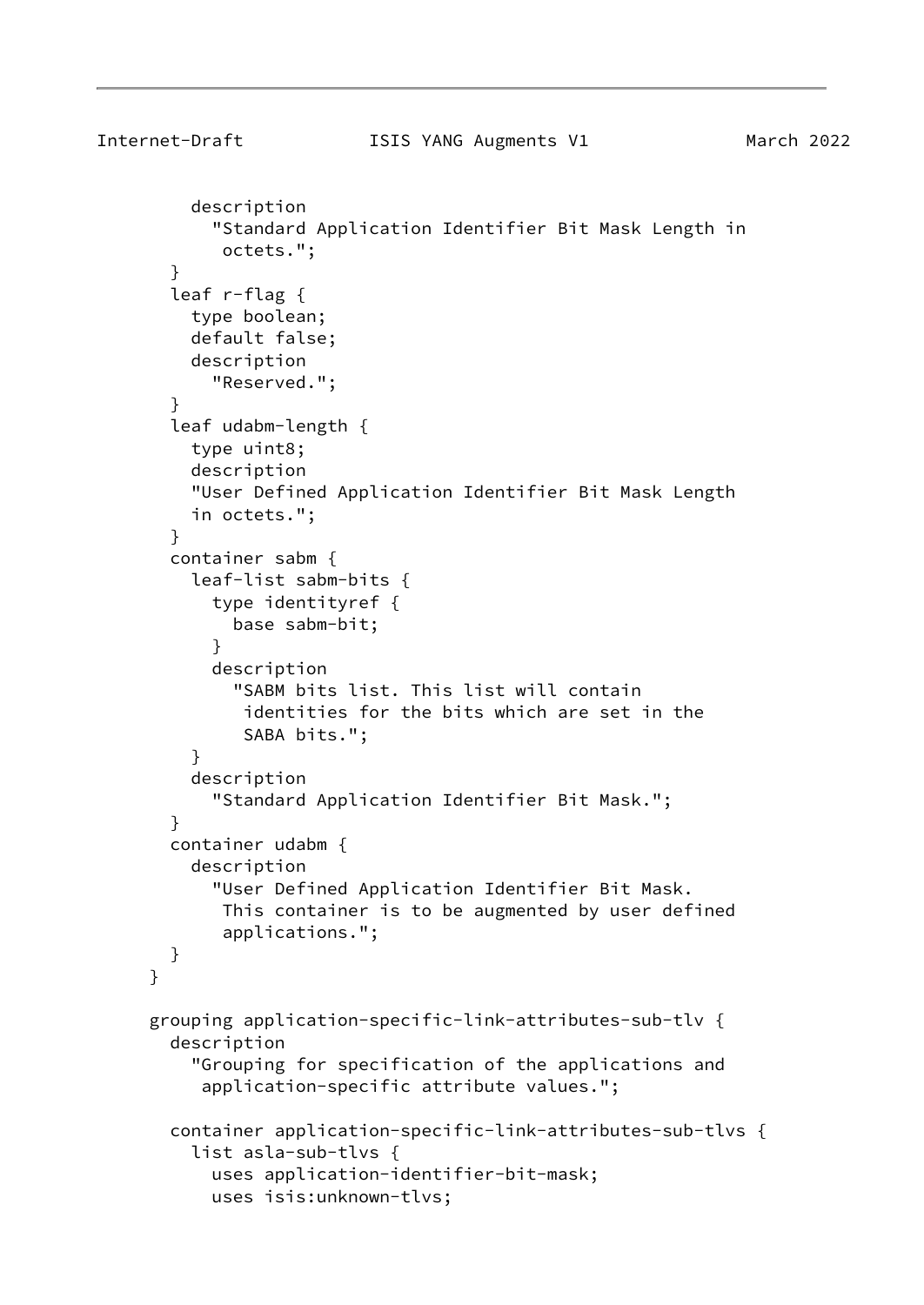## description "List of application specific link attributes sub-tlvs.";

```
Lindem, et al. Expires 7 September 2022 [Page 9]
Internet-Draft ISIS YANG Augments V1 March 2022
         }
         description
           "Application specific link attributes sub-tlv.";
       }
     }
     grouping application-specific-srlg-tlv {
       description
         "Grouping of a TLV to advertise application-specific
          SRLGs for a given link.";
       container application-specific-srlg-tlv {
         list as-srlg-tlvs {
           leaf neighbor-system-id {
             type isis:system-id;
             description
               "Neighbor System-ID.";
 }
           leaf pseudo-node-id {
             type uint8;
             description
               "Pseudo-node ID.";
 }
           uses application-identifier-bit-mask;
           leaf length-of-sub-tlvs {
             type uint8;
             description
               "Length of sub-tlvs.";
 }
           container link-id-sub-tlvs {
             description
               "Link Identifier sub-TLVs.";
             container link-local-remote-ids {
               description
                 "Link local/remote identifier sub-tlv.";
               leaf link-local-id {
                 type union {
                   type inet:ipv4-address;
                   type uint32;
```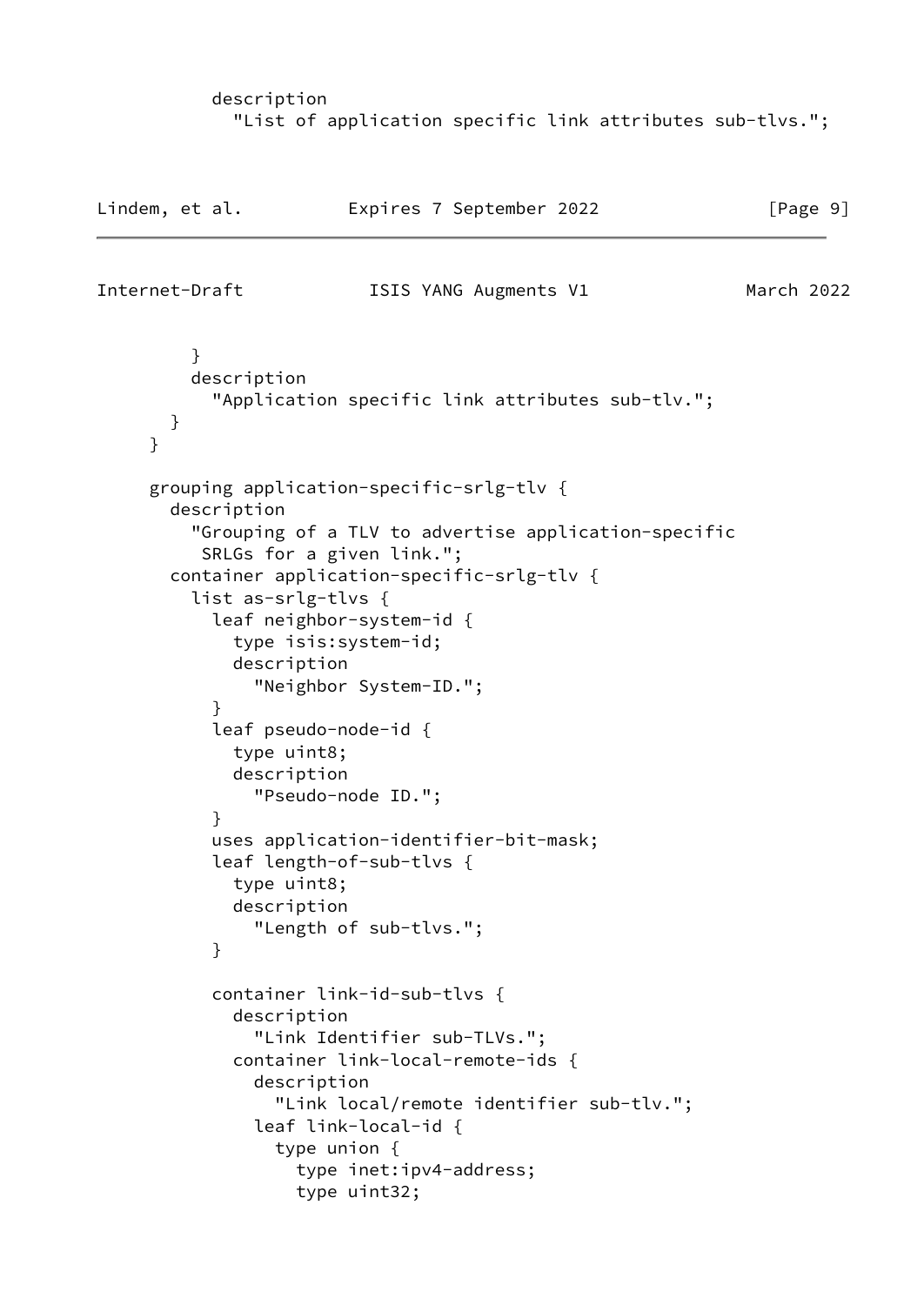} description "Local identifier of the link. It could be an IPv4 address or a local identifier."; } leaf link-remote-id { type union { type inet:ipv4-address; type uint32; Lindem, et al. **Expires 7 September 2022** [Page 10] Internet-Draft ISIS YANG Augments V1 March 2022 } description "Remote identifier of the link. It could be an IPv4 address or a remotely learned identifier."; } } container ipv4-interface-addr { leaf ipv4-int-addr { type inet:ipv4-address; description "IPv4 address for the interface."; } description "IPv4 interface address sub-tlv."; } container ipv4-neighbor-addr { leaf ipv4-neighbor-addr { type inet:ipv4-address; description "IPv4 address for a neighboring router on this link."; } description "IPv4 neighbor address sub-tlv."; } container ipv6-interface-addr { leaf ipv6-int-addr { type inet:ipv6-address; description "IPv6 address for the interface."; }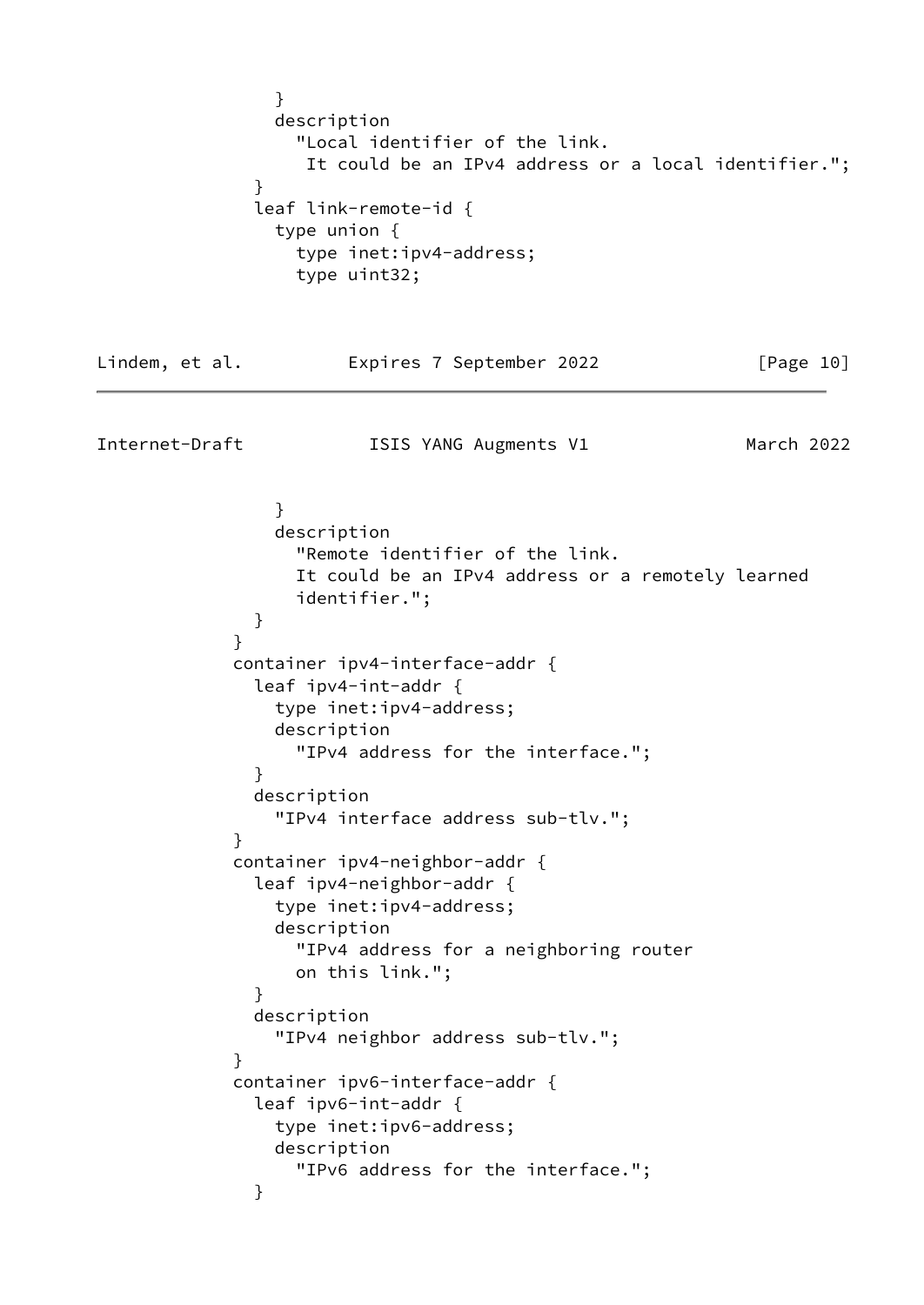```
 description
                 "IPv6 interface address sub-tlv.";
 }
             container ipv6-neighbor-addr {
               leaf ipv6-neighbor-addr {
                 type inet:ipv6-address;
                 description
                   "IPv6 address for a neighboring router
                   on this link.";
 }
               description
                 "IPv6 neighbor address sub-tlv.";
 }
 }
           container srlgs {
Lindem, et al.             Expires 7 September 2022               [Page 11]
Internet-Draft ISIS YANG Augments V1 March 2022
             description "List of SRLGs.";
             leaf-list srlg {
               type uint32;
               description
                 "SRLG value of the link.";
 }
 }
           description
             "List of application specific SRLG tlvs.";
 }
         description
           "Application specific SRLG tlv.";
       }
     }
     augment "/rt:routing/" +
             "rt:control-plane-protocols/rt:control-plane-protocol"+
             "/isis:isis/isis:interfaces/isis:interface" {
       when "/rt:routing/rt:control-plane-protocols/"+
                       "rt:control-plane-protocol/rt:type = 'isis:isis'" {
         description
           "This augment ISIS routing protocol when used.";
       }
       description
```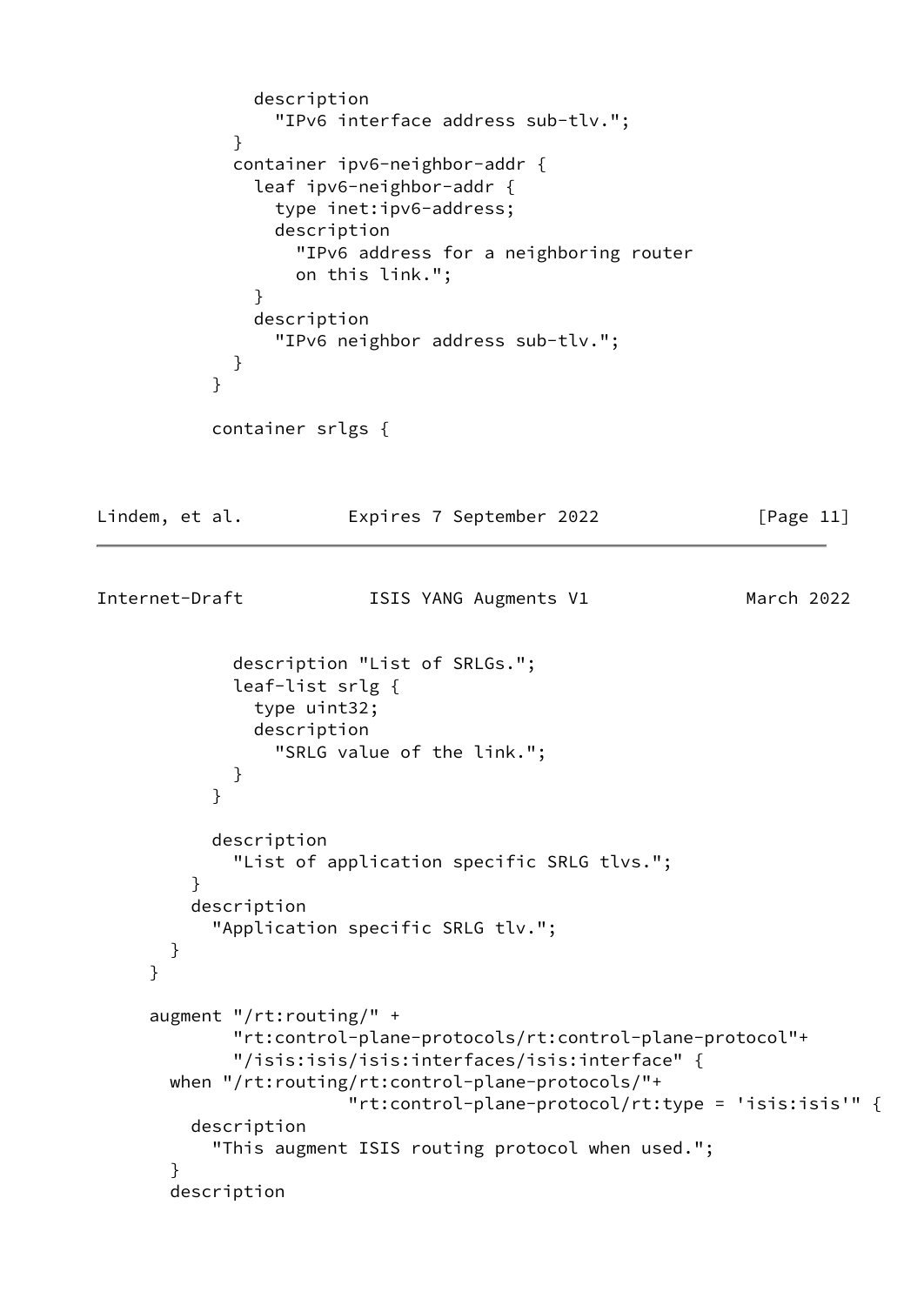```
 "This augments ISIS protocol configuration
          with TE attributes per application.";
       container isis-link-attr {
         choice link-attr-op-mode {
           mandatory "true";
           leaf legacy {
             type empty;
             description
               "Only send legacy advertisements.";
 }
           leaf transition {
             type empty;
             description
               "Send both application-specific and legacy advertisements.";
 }
           leaf app-specific{
             type empty;
             description
               "Only send application-specific advertisements.";
 }
           description
             "Link attributes mode";
Lindem, et al.             Expires 7 September 2022               [Page 12]
Internet-Draft ISIS YANG Augments V1 March 2022
         }
         description
           "Link attributes operation mode.";
       }
     }
    /* TLV 22 */
```

```
 augment "/rt:routing/" +
         "rt:control-plane-protocols/rt:control-plane-protocol"+
         "/isis:isis/isis:database/isis:levels/isis:lsp"+
         "/isis:extended-is-neighbor/isis:neighbor"+
         "/isis:instances/isis:instance" {
  when "/rt:routing/rt:control-plane-protocols/"+
        "rt:control-plane-protocol/rt:type = 'isis:isis'" {
     description
       "This augment ISIS routing protocol when used";
   }
  description
```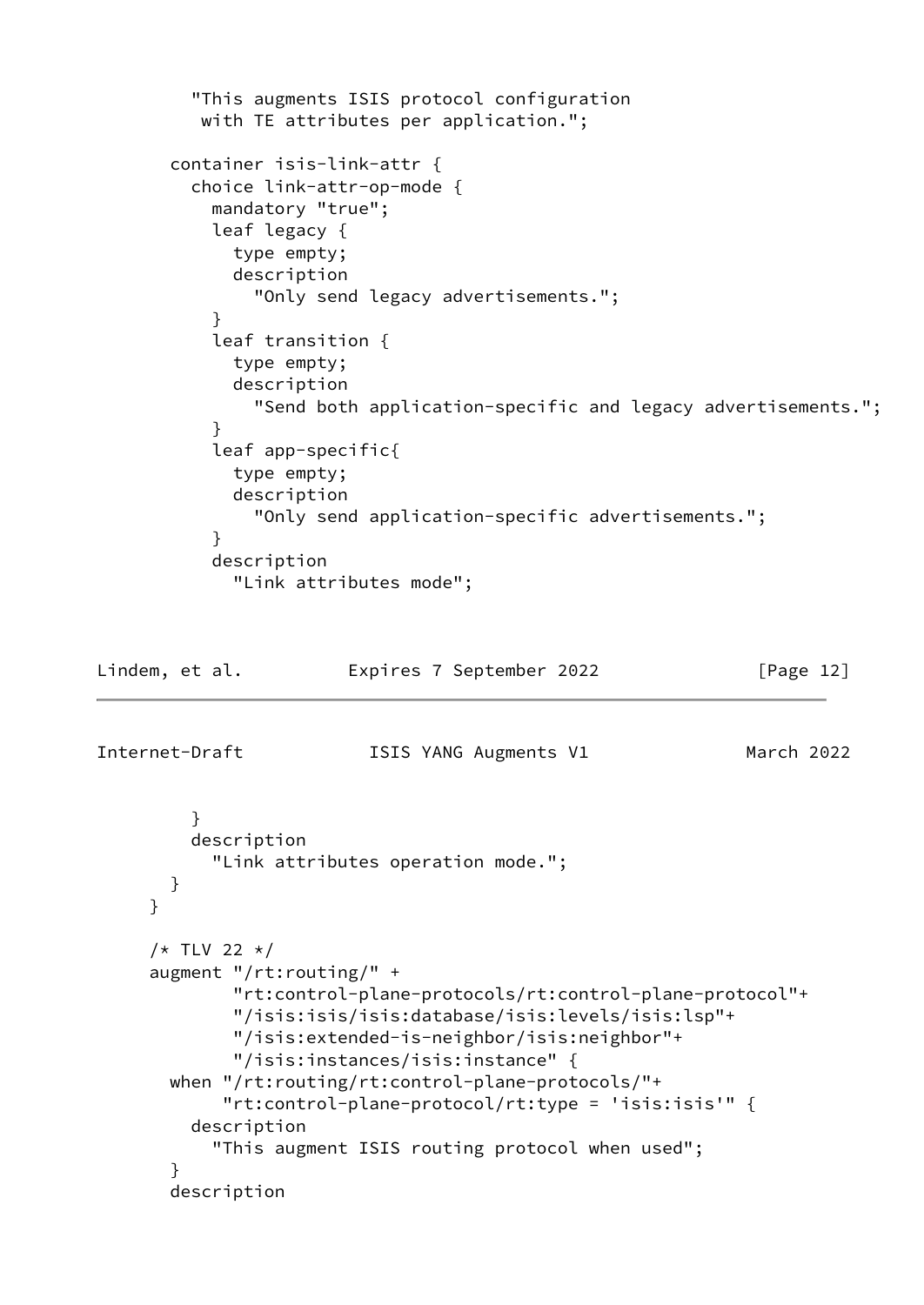```
 "This augments ISIS protocol LSDB TLV22.";
           uses application-specific-link-attributes-sub-tlv;
      }
     /* TLV 223 */ augment "/rt:routing/" +
              "rt:control-plane-protocols/rt:control-plane-protocol"+
              "/isis:isis/isis:database/isis:levels/isis:lsp"+
              "/isis:mt-is-neighbor/isis:neighbor"+
              "/isis:instances/isis:instance" {
        when "/rt:routing/rt:control-plane-protocols/"+
             "rt:control-plane-protocol/rt:type = 'isis:isis'" {
          description
            "This augment ISIS routing protocol when used";
        }
        description
          "This augments ISIS protocol LSDB TLV223.";
           uses application-specific-link-attributes-sub-tlv;
      }
     /* application-specific SRLG TLV 238 */ augment "/rt:routing/" +
              "rt:control-plane-protocols/rt:control-plane-protocol"+
              "/isis:isis/isis:database/isis:levels/isis:lsp" {
        when "/rt:routing/rt:control-plane-protocols/"+
             "rt:control-plane-protocol/rt:type = 'isis:isis'" {
          description
            "This augment ISIS routing protocol when used";
Lindem, et al.             Expires 7 September 2022             [Page 13]
Internet-Draft ISIS YANG Augments V1 March 2022
        }
        description
          "This augments ISIS protocol LSDB.";
        uses application-specific-srlg-tlv;
      }
    }
    <CODE ENDS>
4. YANG Module for IS-IS Flexible Algorithm
```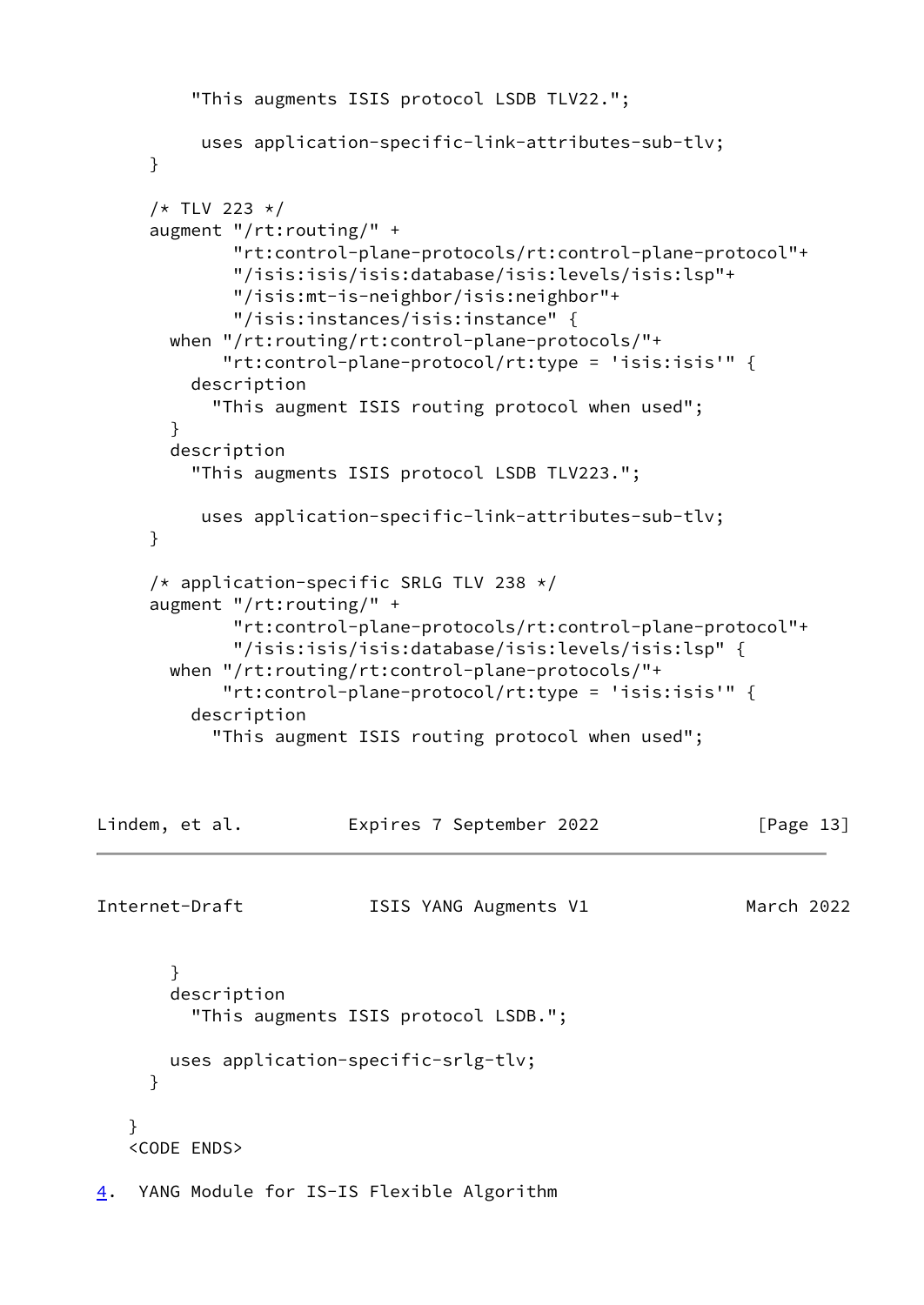This document defines a YANG module for IS-IS Flexible Algorithm [\[I-D.ietf-lsr-flex-algo](#page-31-3)]. It is an augmentation of the IS-IS base model.

```
 module: ietf-isis-flex-algo
   augment /rt:routing/rt:control-plane-protocols
          /rt:control-plane-protocol/isis:isis:
     +--rw isis-flex-algo
        +--rw flex-algo* [algo-number]
          +--rw algo-number uint8
          +--rw advertise-definition? boolean
          +--rw admin-groups {te-types:extended-admin-groups,
                              te-types:named-extended-admin-groups}?
           | +--rw exclude-admin-groups* -> /te:te/globals
                                              /named-admin-groups
                                              /named-admin-group/name
           | +--rw include-any-admin-groups* -> /te:te/globals
                                              /named-admin-groups
                                              /named-admin-group/name
           | +--rw include-all-admin-groups* -> /te:te/globals
                                              /named-admin-groups
                                              /named-admin-group/name
          +--rw exclude-srlgs* -> /te:te/globals
                                    /named-srlgs/named-srlg/name
                                    {te-types:named-srlg-groups}?
          +--rw fast-reroute? boolean
          +--rw metric-type? identityref
          +--rw microloop-avoidance? boolean
          +--rw prefix-metric!
          +--rw priority? uint8
   augment /rt:routing/rt:control-plane-protocols
          /rt:control-plane-protocol/isis:isis/isis:database
          /isis:levels/isis:lsp/isis:router-capabilities:
    +--ro fad-tlvs
       +--ro fad-tlv* []
```

| Lindem, et al. |                                        | Expires 7 September 2022 | [Page 14]  |  |
|----------------|----------------------------------------|--------------------------|------------|--|
| Internet-Draft |                                        | ISIS YANG Augments V1    | March 2022 |  |
|                | +--ro flex-algo?<br>+--ro metric-type? | uint8<br>identityref     |            |  |

 +--ro calc-type? uint8 +--ro priority? uint8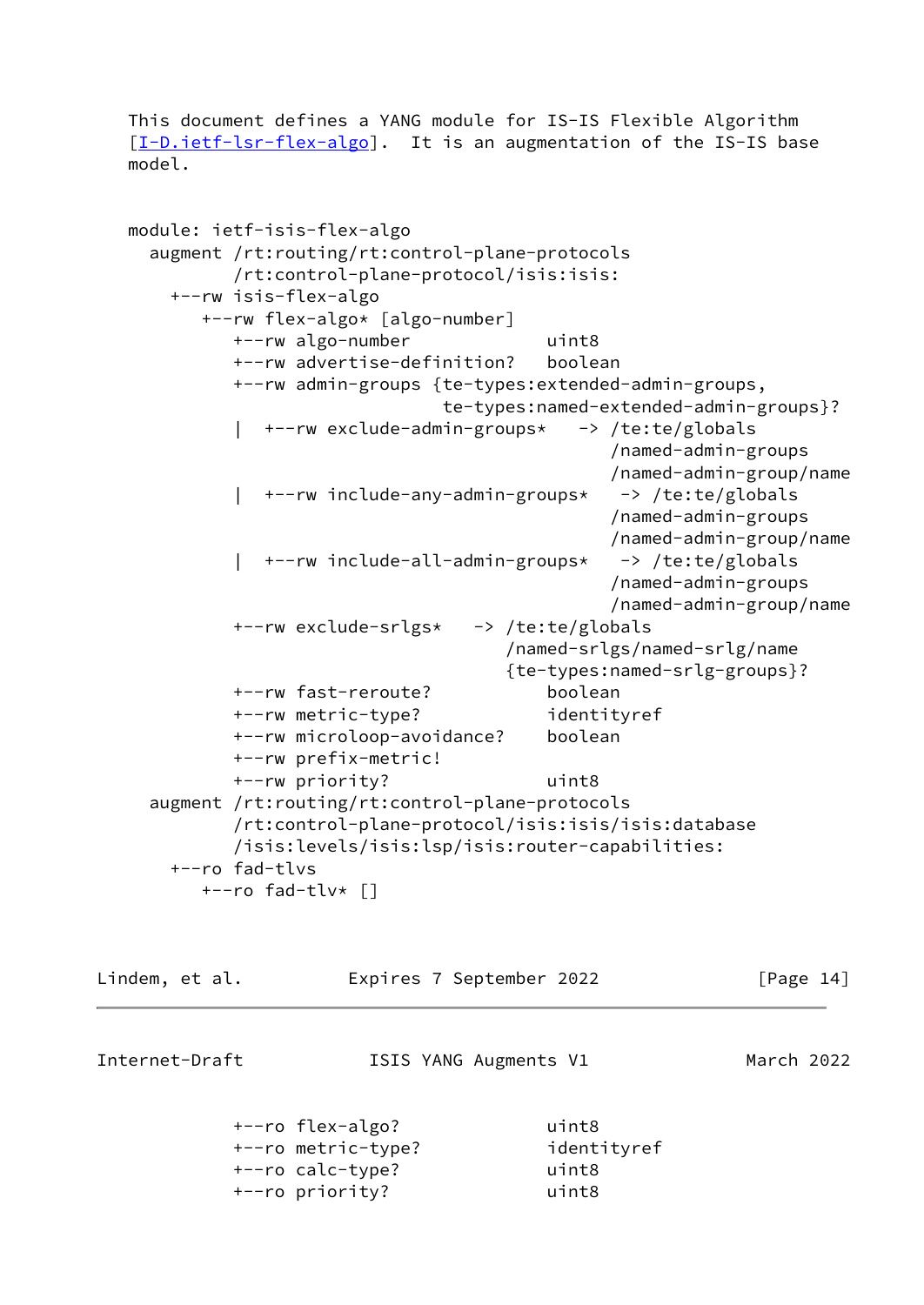```
 +--ro fa-ex-ag-sub-tlv
         | +--ro extended-admin-groups* uint64
         +--ro fa-in-any-ag-sub-tlv
           | +--ro extended-admin-groups* uint64
         +--ro fa-in-all-ag-sub-tlv
         | +--ro extended-admin-groups* uint64
         +--ro fad-flags-sub-tlv
           | +--ro fad-flags* identityref
         +--ro fa-ex-srlg-sub-tlv
         | +--ro srlgs* uint32
         +--ro unknown-tlvs
            +--ro unknown-tlv* []
               +--ro type? uint16
               +--ro length? uint16
               +--ro value? yang:hex-string
 augment /rt:routing/rt:control-plane-protocols
         /rt:control-plane-protocol/isis:isis/isis:database
         /isis:levels/isis:lsp/isis:extended-ipv4-reachability
         /isis:prefixes:
  +--ro fapm-sub-tlvs
      +--ro fapm-sub-tlv* []
         +--ro flex-algo? uint8
         +--ro metric? uint32
 augment /rt:routing/rt:control-plane-protocols
         /rt:control-plane-protocol/isis:isis/isis:database
         /isis:levels/isis:lsp/isis:mt-extended-ipv4-reachability
         /isis:prefixes:
  +--ro fapm-sub-tlvs
      +--ro fapm-sub-tlv* []
         +--ro flex-algo? uint8
         +--ro metric? uint32
 augment /rt:routing/rt:control-plane-protocols
         /rt:control-plane-protocol/isis:isis/isis:database
         /isis:levels/isis:lsp/isis:ipv6-reachability/isis:prefixes:
  +--ro fapm-sub-tlvs
      +--ro fapm-sub-tlv* []
         +--ro flex-algo? uint8
         +--ro metric? uint32
 augment /rt:routing/rt:control-plane-protocols
         /rt:control-plane-protocol/isis:isis/isis:database
         /isis:levels/isis:lsp/isis:mt-ipv6-reachability
         /isis:prefixes:
  +--ro fapm-sub-tlvs
      +--ro fapm-sub-tlv* []
```
Lindem, et al. **Expires 7 September 2022** [Page 15]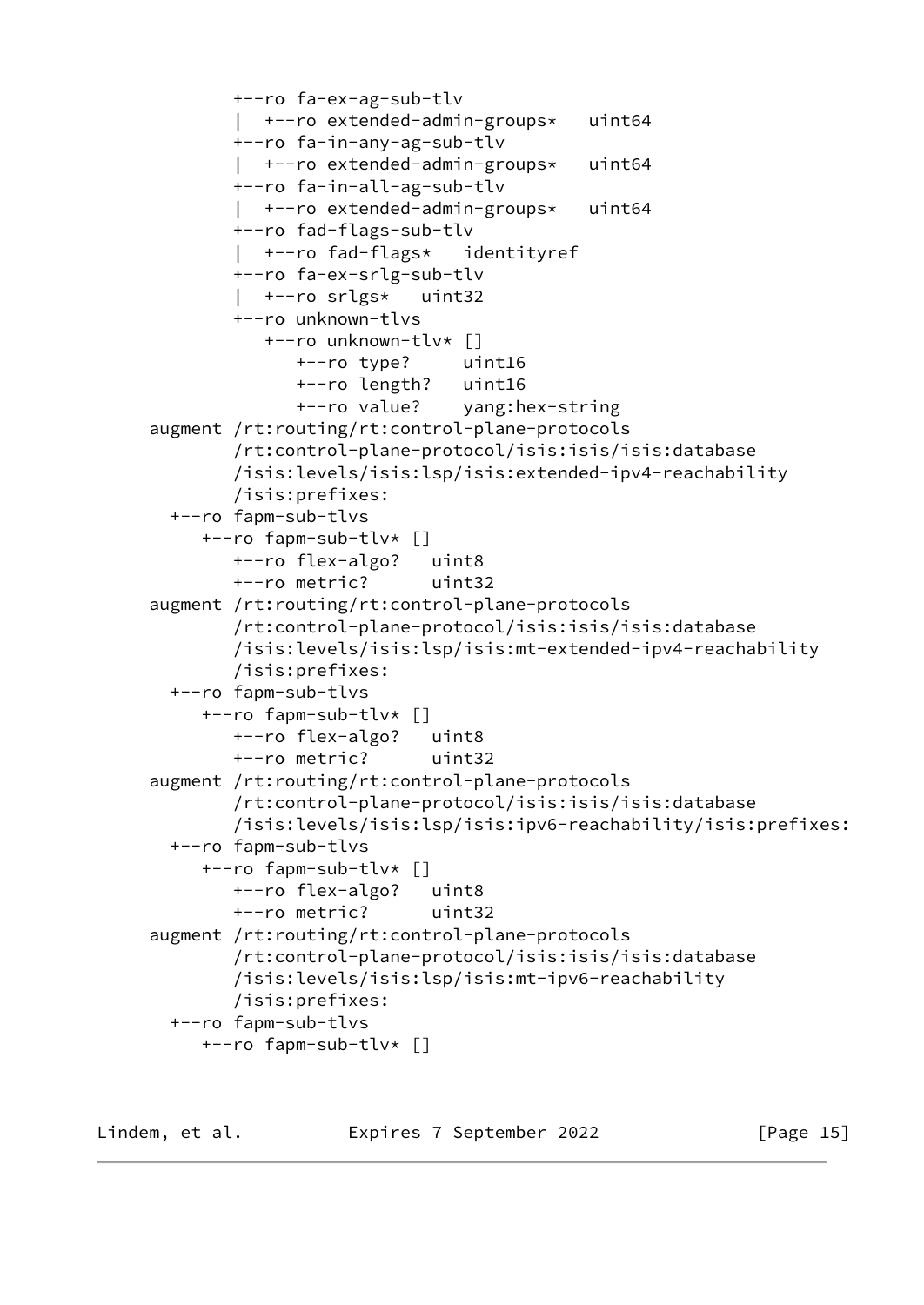```
Internet-Draft ISIS YANG Augments V1 March 2022
           +--ro flex-algo? uint8
           +--ro metric? uint32
     notifications:
```

```
 +---n flex-algo-not-supported
   +--ro routing-protocol-name? -> /rt:routing
                                   /control-plane-protocols
                                   /control-plane-protocol/name
   +--ro isis-level? level
   +--ro flex-algo-number? uint8
```

```
 <CODE BEGINS> file "ietf-isis-flex-algo@2022-03-06.yang"
 module ietf-isis-flex-algo {
   yang-version 1.1;
   namespace "urn:ietf:params:xml:ns:yang:ietf-isis-flex-algo";
   prefix isis-flex-algo;
   import ietf-routing {
     prefix rt;
    RFC 8349: A YANG Data Model for Routing
                Management (NMDA Version)";
   }
   import ietf-te-types {
     prefix te-types;
     reference
      RFC8776: Common YANG Data Types for Traffic Engineering.";
   }
   import ietf-isis {
     prefix "isis";
   }
   import ietf-te {
     prefix "te";
   }
   import ietf-isis-link-attr {
     prefix "isis-link-attr";
   }
```

```
 organization
  "IETF LSR - Link State Routing Working Group";
 contact
  <https://tools.ietf.org/wg/spring/>
  WG List: <mailto:spring@ietf.org>
```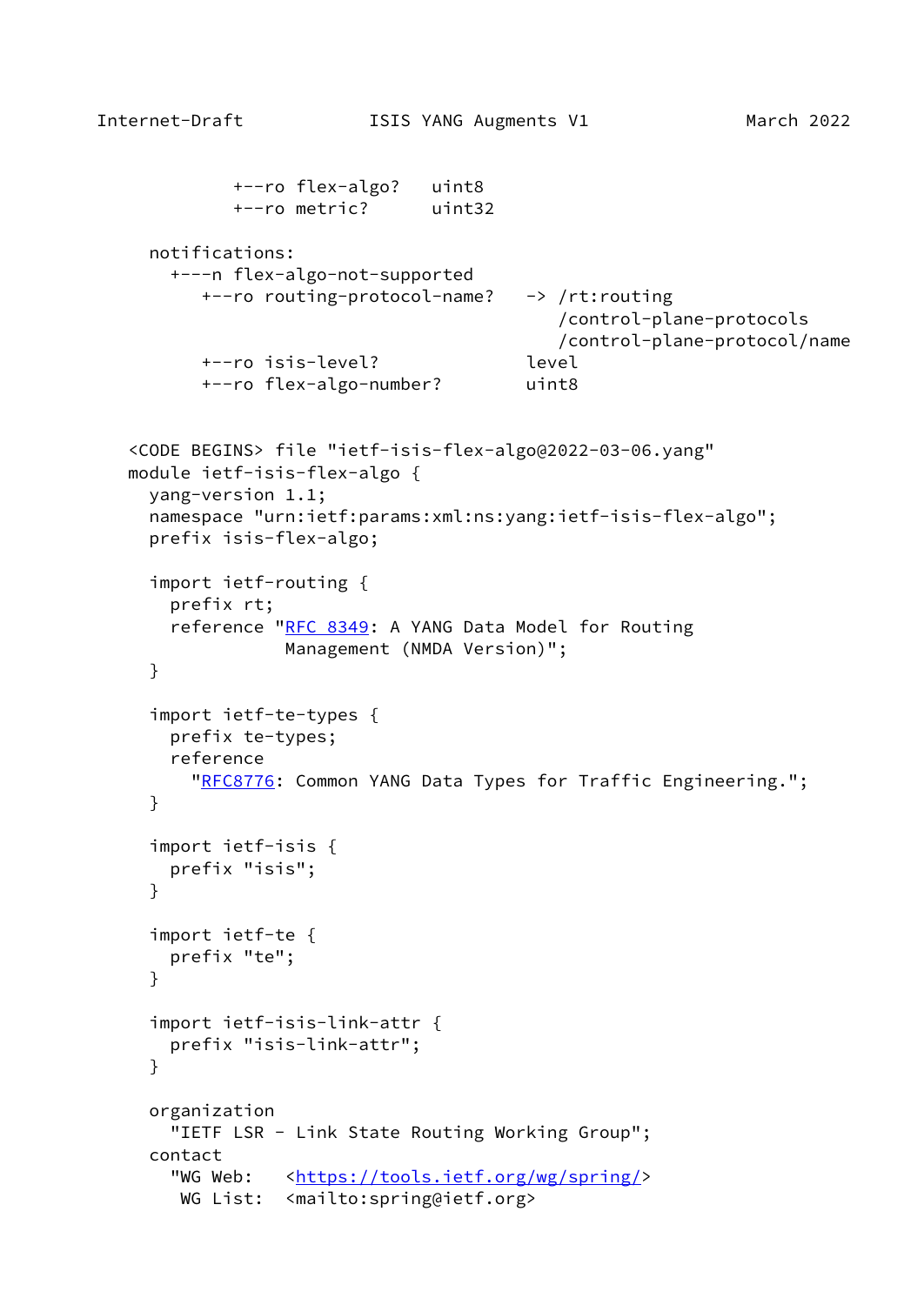| Internet-Draft                       | ISIS YANG Augments V1                                                                                                                                                                                                                                                                                                                | March 2022 |  |
|--------------------------------------|--------------------------------------------------------------------------------------------------------------------------------------------------------------------------------------------------------------------------------------------------------------------------------------------------------------------------------------|------------|--|
| Author:                              | Yingzhen Qu                                                                                                                                                                                                                                                                                                                          |            |  |
| Author:                              | <mailto: yingzhen.qu@futurewei.com=""><br/>Acee Lindem</mailto:>                                                                                                                                                                                                                                                                     |            |  |
| Author:                              | <mailto:acee@cisco.com><br/>Stephane Litkowski</mailto:acee@cisco.com>                                                                                                                                                                                                                                                               |            |  |
| ";                                   | <mailto:slitkows.ietf@gmail.com></mailto:slitkows.ietf@gmail.com>                                                                                                                                                                                                                                                                    |            |  |
| description                          | "The YANG module defines the configuration and operational<br>state for ISIS Flexible Algorithm as defined in RFC xxxx.                                                                                                                                                                                                              |            |  |
|                                      | This YANG model conforms to the Network Management<br>Datastore Architecture (NMDA) as described in RFC 8342.                                                                                                                                                                                                                        |            |  |
|                                      | Copyright (c) 2022 IETF Trust and the persons identified as<br>authors of the code. All rights reserved.                                                                                                                                                                                                                             |            |  |
|                                      | Redistribution and use in source and binary forms, with or<br>without modification, is permitted pursuant to, and subject to<br>the license terms contained in, the Revised BSD License set<br>forth in Section 4.c of the IETF Trust's Legal Provisions<br>Relating to IETF Documents<br>(https://trustee.ietf.org/license-info).   |            |  |
|                                      | This version of this YANG module is part of RFC XXXX;<br>see the RFC itself for full legal notices.                                                                                                                                                                                                                                  |            |  |
|                                      | The key words 'MUST', 'MUST NOT', 'REQUIRED', 'SHALL', 'SHALL<br>NOT', 'SHOULD', 'SHOULD NOT', 'RECOMMENDED', 'NOT RECOMMENDED',<br>'MAY', and 'OPTIONAL' in this document are to be interpreted as<br>described in $\underline{BCP}$ 14 (RFC 2119) (RFC 8174) when, and only when,<br>they appear in all capitals, as shown here."; |            |  |
|                                      | reference "RFC XXXX: YANG Data Model for ISIS Flexible Algorithm.";                                                                                                                                                                                                                                                                  |            |  |
| revision 2022-03-06 {<br>description | "Initial Version";                                                                                                                                                                                                                                                                                                                   |            |  |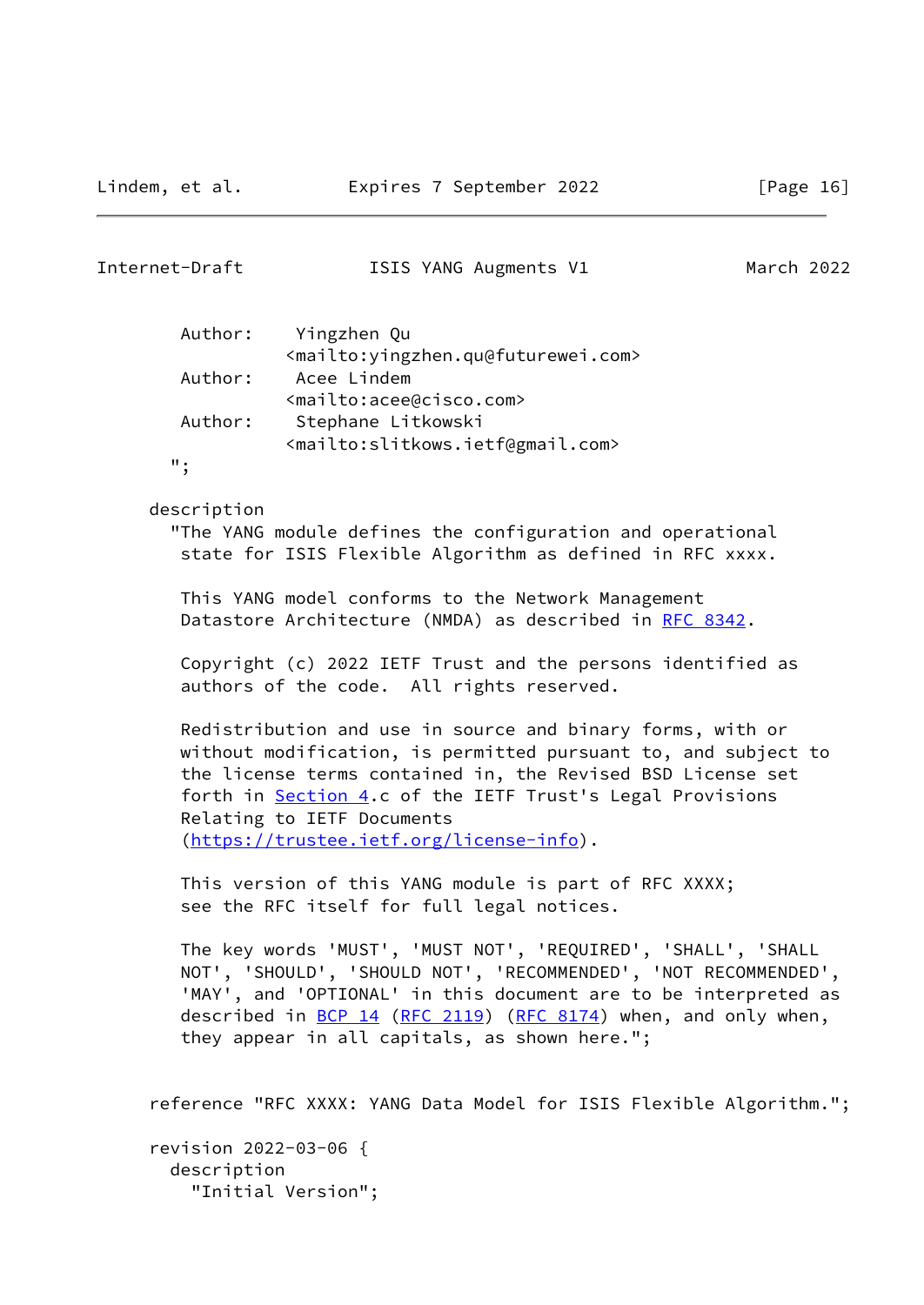```
 reference "RFC XXXX: YANG Data Model for ISIS Flexible Algorithm.";
      }
      /* Identities */
      identity metric-type {
        description
          "Base identity for route metric types.";
Lindem, et al. Expires 7 September 2022 [Page 17]
Internet-Draft ISIS YANG Augments V1 March 2022
      }
      identity igp-metric {
        base metric-type;
        description
          "Identity for the IGP metric type.";
      }
      identity min-uni-delay {
        base metric-type;
        description
          "Min unidirectional link delay metric type.";
        reference
         RFC 8570 - IS-IS Traffic Engineering (TE) Metric Extensions";
      }
      identity te-metric {
        base metric-type;
        description
          "Traffic engineering metric type.";
        reference
         RFC 5305 - IS-IS Extensions for Traffic Engineering (TE)";
      }
      identity fad-flags {
        description
          "Base identity for ISIS FAD flags.";
      }
      identity m-bit {
        base fad-flags;
        description
          "M bit, when set, the flex-algo specific prefix and ASBR
```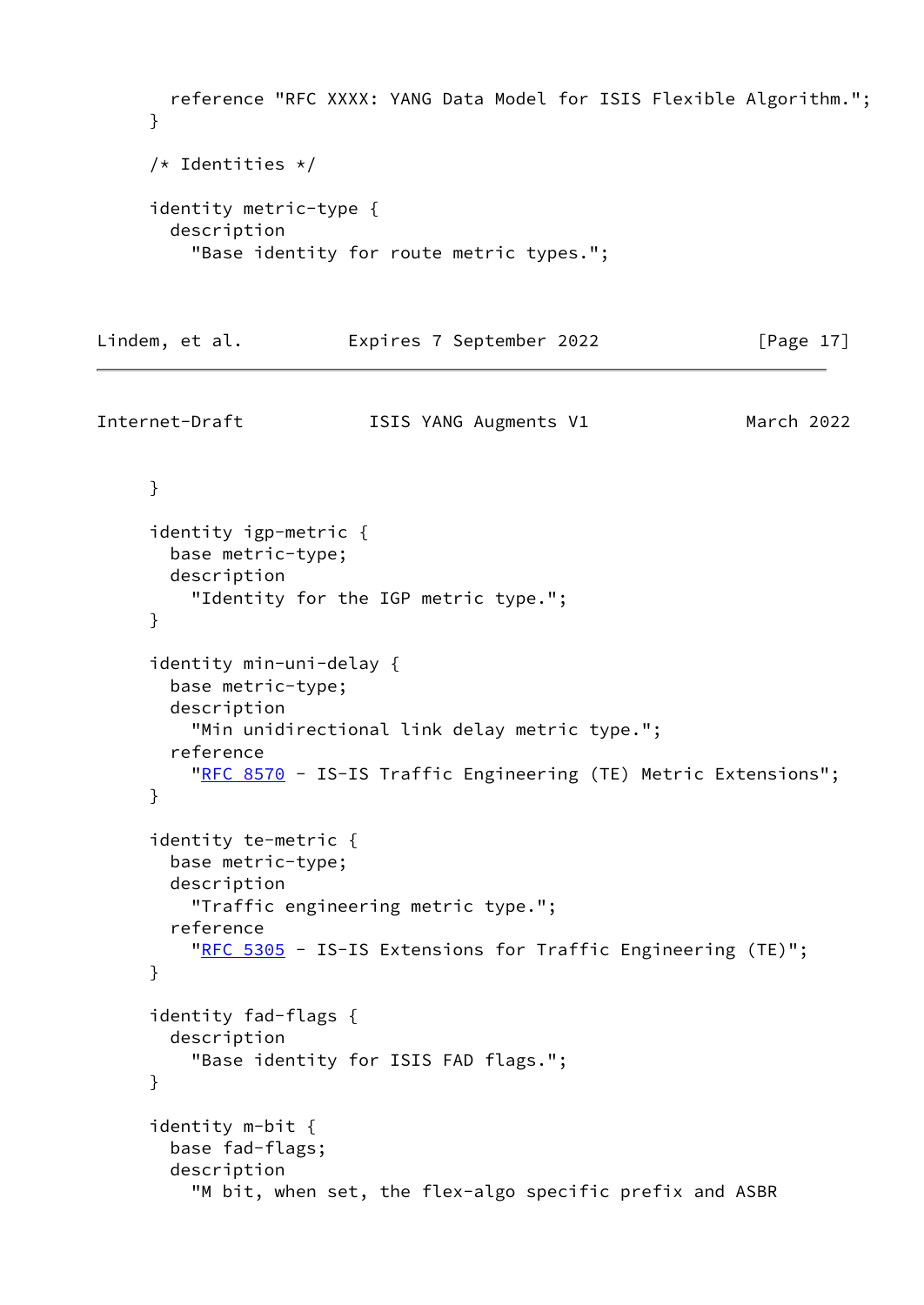```
 metric MUST be used for inter-area and external prefix
          calculation.";
     }
    /* Identity augmentation */ identity flex-algo-bit {
       base isis-link-attr:sabm-bit;
       description
         "X bit, flexible algorithm.";
     }
    /* Groupings */ grouping fa-ex-ag-sub-tlv {
       container fa-ex-ag-sub-tlv {
         leaf-list extended-admin-groups {
Lindem, et al. Expires 7 September 2022 [Page 18]
Internet-Draft ISIS YANG Augments V1 March 2022
          type uint64;
          description
           RFC 7308.";
 }
         description
           "The flex-algo exclude admin group sub-tlv.";
       }
       description
         "The flex-algo exclude admin group sub-tlv.";
     }
     grouping fa-in-any-ag-sub-tlv {
       container fa-in-any-ag-sub-tlv {
         leaf-list extended-admin-groups {
          type uint64;
          description
           RFC 7308.";
         }
         description
           "The flex-algo include-any admin group sub-tlv.";
       }
       description
         "The flex-algo include-any admin group sub-tlv.";
     }
     grouping fa-in-all-ag-sub-tlv {
```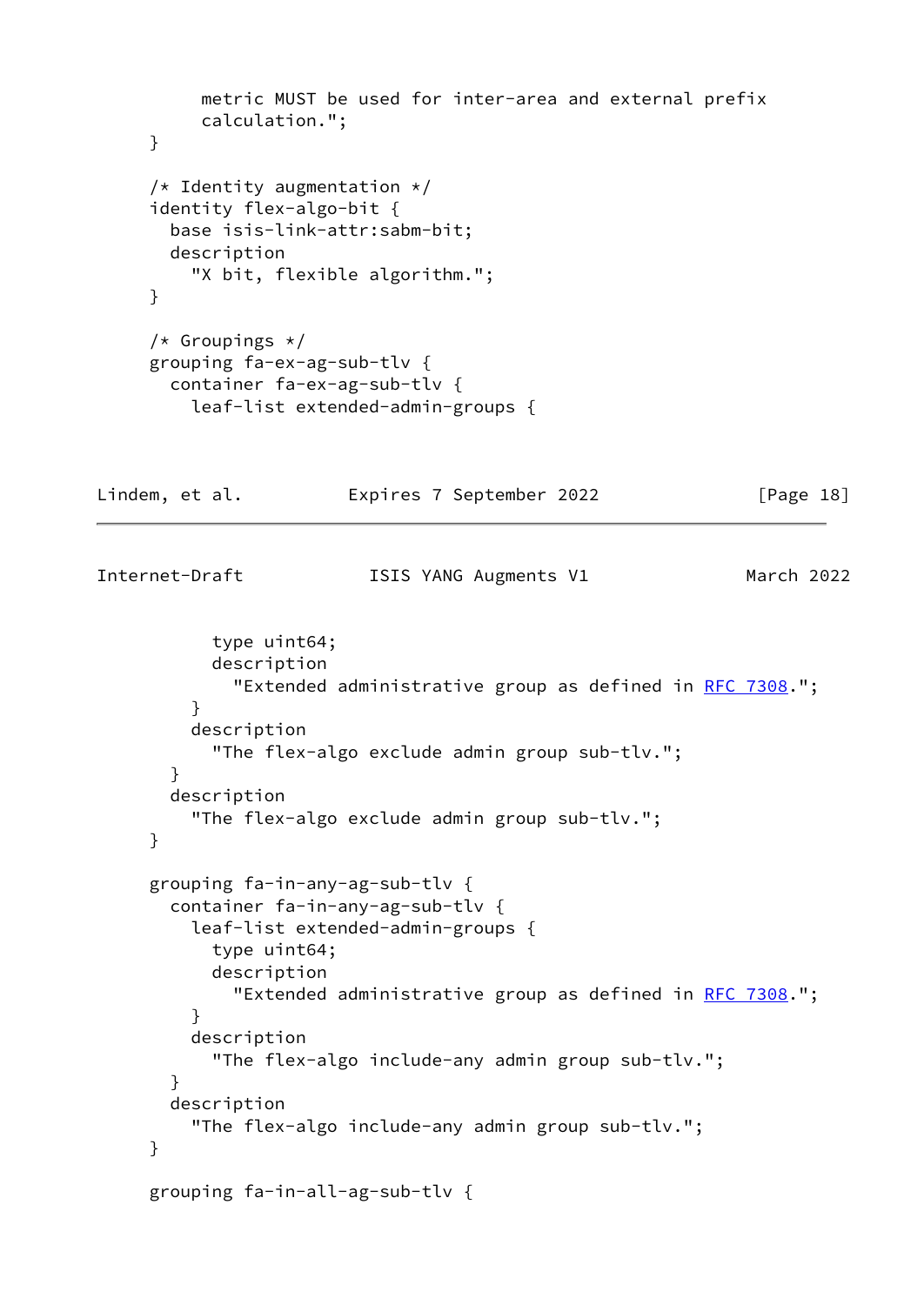```
 container fa-in-all-ag-sub-tlv {
         leaf-list extended-admin-groups {
           type uint64;
           description
            RFC 7308.";
         }
         description
           "The flex-algo include-all admin group sub-tlv.";
       }
       description
         "The flex-algo include-all admin group sub-tlv.";
     }
     grouping fad-flags-sub-tlv {
       container fad-flags-sub-tlv {
         leaf-list fad-flags {
           type identityref {
             base fad-flags;
 }
           description
             "Flex-algo definition flags list.";
         }
Lindem, et al. Expires 7 September 2022 [Page 19]
Internet-Draft ISIS YANG Augments V1 March 2022
         description
           "ISIS flex-algo definition flags.";
       }
       description
         "The flex-algo definition flags sub-tlv.";
     }
     grouping fa-ex-srlg-sub-tlv {
       container fa-ex-srlg-sub-tlv {
         leaf-list srlgs {
           type uint32;
           description
            RFC 4203.";
         }
         description
           "The flex-algo exclude SRLG sub-tlv.";
       }
       description
         "The flex-algo exclude SRLG sub-tlv.";
```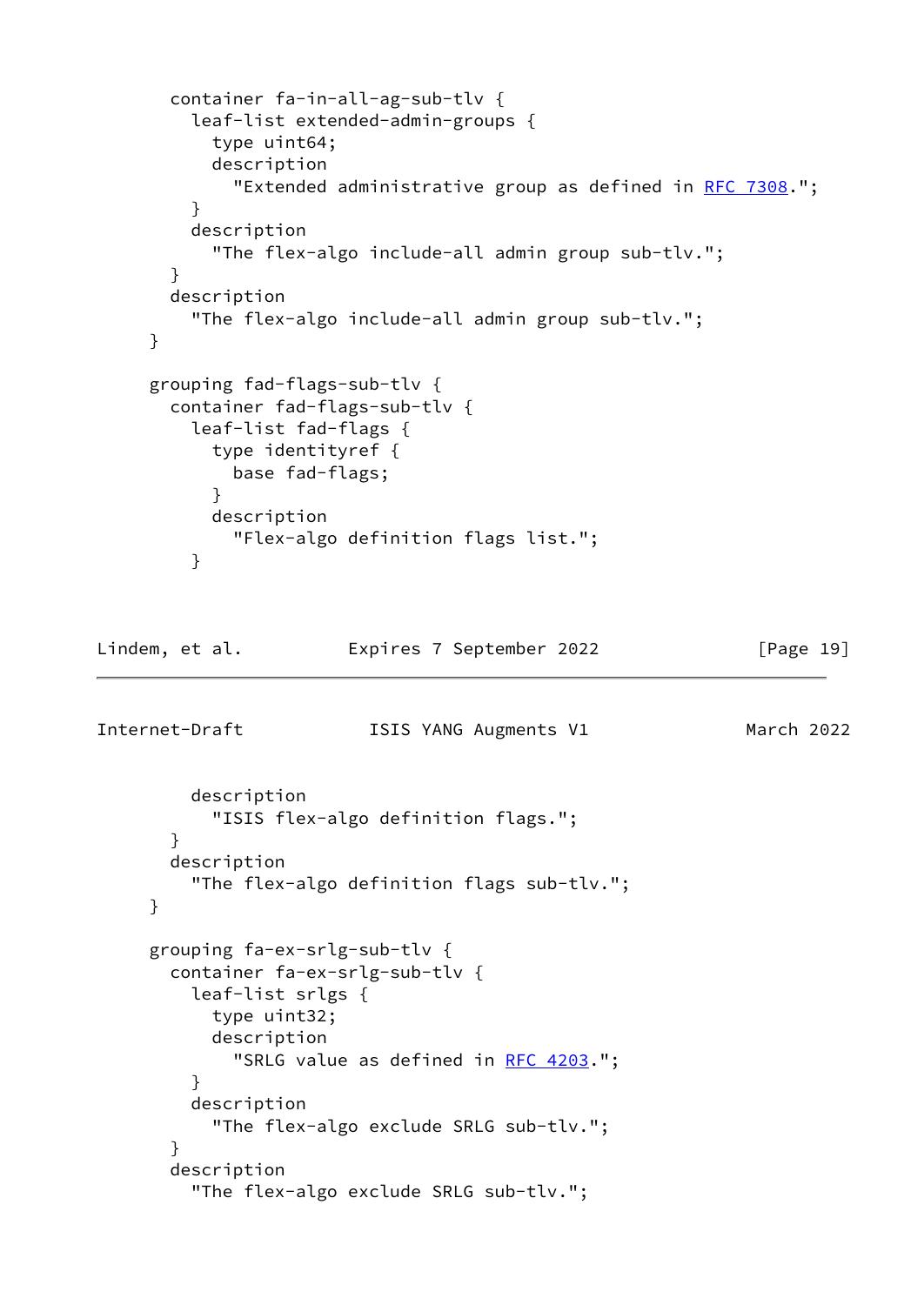```
 }
     grouping fad-tlvs {
       container fad-tlvs {
         list fad-tlv {
           leaf flex-algo {
             type uint8;
             description
               "Flex-algo number, value between 128 and 255 inclusive.";
 }
           leaf metric-type {
             type identityref {
               base metric-type;
 }
               description
                 "Type of metric to be used during the calculation.";
 }
           leaf calc-type {
             type uint8 {
               range "0..127";
 }
             description
               "IGP algorithm types, value from 0 to 127 as
               defined under 'Interior Gateway Protocol (IGP)
               Parameter' by IANA.";
 }
           leaf priority {
             type uint8;
               description
Lindem, et al. Expires 7 September 2022 [Page 20]
Internet-Draft ISIS YANG Augments V1 March 2022
                 "Priority of the advertisement.";
 }
           uses fa-ex-ag-sub-tlv;
           uses fa-in-any-ag-sub-tlv;
           uses fa-in-all-ag-sub-tlv;
           uses fad-flags-sub-tlv;
           uses fa-ex-srlg-sub-tlv;
           uses isis:unknown-tlvs;
           description
             "List of flex-algo definition TLVs.";
```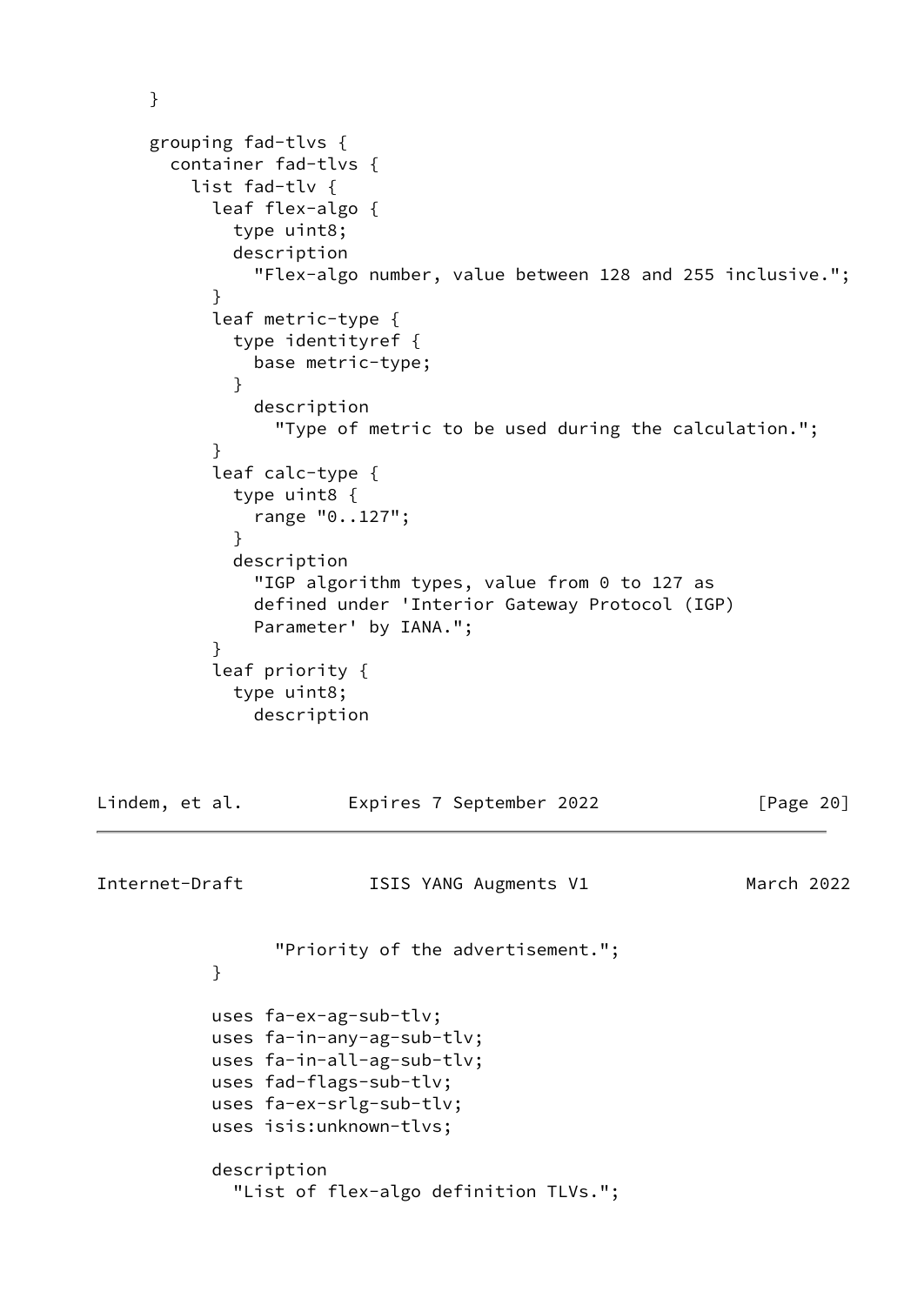```
 }
          description
            "ISIS Flexible Algorithm Definition TLV.";
        }
        description
          "ISIS Flexible Algorithm Definition (FAD) TLV.";
      }
      grouping fapm-sub-tlvs {
        container fapm-sub-tlvs {
          list fapm-sub-tlv {
            leaf flex-algo {
              type uint8;
              description
                "Flex-algo number, value between 128 and 255
                 inclusive.";
 }
            leaf metric {
              type uint32;
              description
                "Prefix metric.";
 }
            description
              "List of flex-algo prefix sub-tlvs.";
          }
          description
            "Flex-algo prefix metric sub-tlvs.";
        }
        description
          "Flexible Algorithm Prefix Metric (FAPM) sub TLVs.";
      }
      /* Configurations */
      augment "/rt:routing/" +
Lindem, et al.             Expires 7 September 2022               [Page 21]
Internet-Draft ISIS YANG Augments V1 March 2022
              "rt:control-plane-protocols/rt:control-plane-protocol"+
              "/isis:isis" {
        when "/rt:routing/rt:control-plane-protocols/"+
                     "rt:control-plane-protocol/rt:type = 'isis:isis'" {
          description
```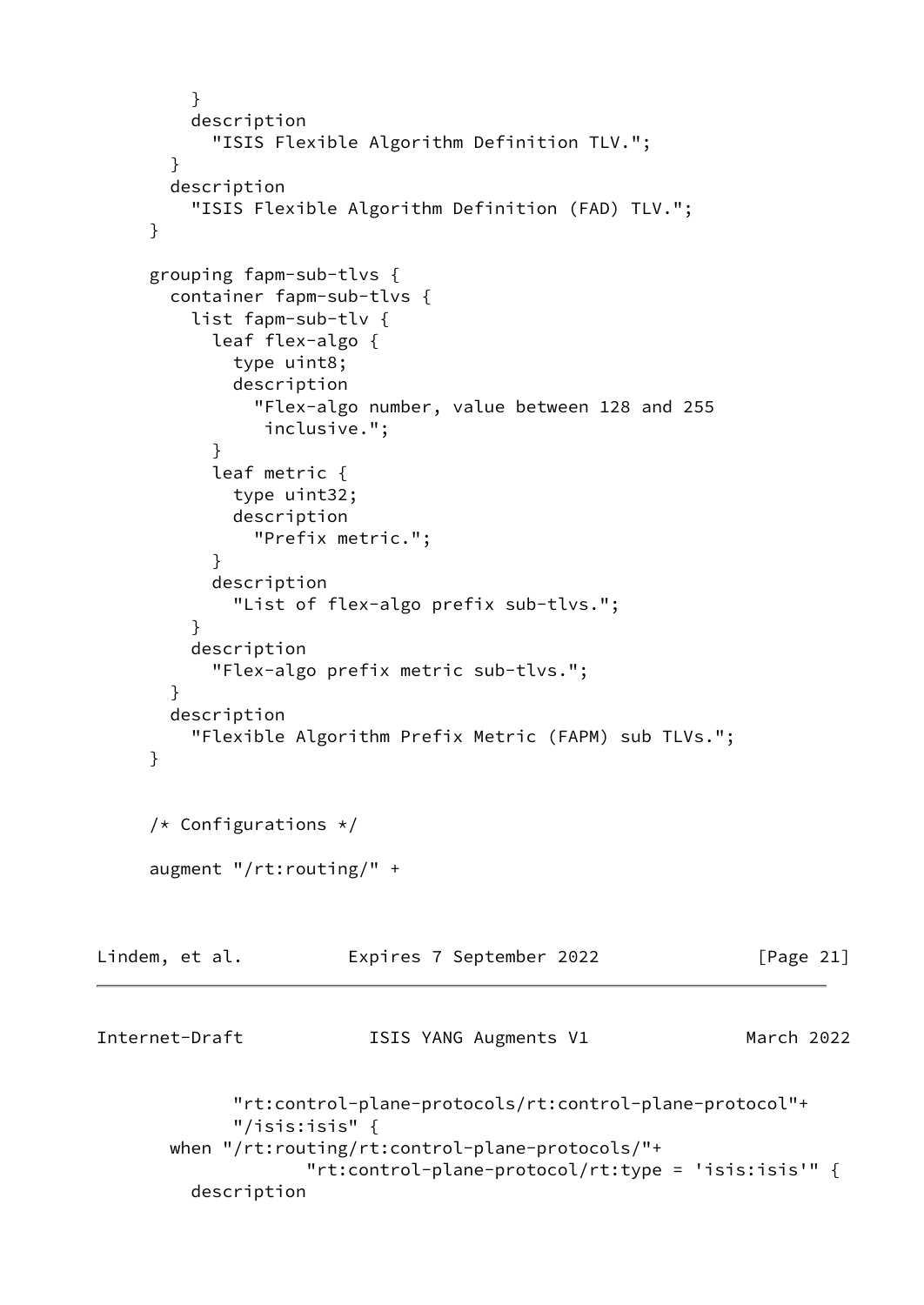```
 "This augment ISIS routing protocol when used";
       }
       description
         "This augments ISIS protocol configuration
          with flexible algorithm.";
       container isis-flex-algo {
         list flex-algo {
           key "algo-number";
           leaf algo-number {
             type uint8 {
               range "128..255";
 }
             description
               "An identifier in the range 128-255 that's associated
               with the Flexible Algorithm Definition.";
 }
           leaf advertise-definition {
             type boolean;
             default true;
             description
               "Enable to advertise the flex-algo definition.";
 }
           container admin-groups {
             if-feature "te-types:extended-admin-groups";
             if-feature "te-types:named-extended-admin-groups";
             leaf-list exclude-admin-groups {
               type leafref {
                 path "/te:te/te:globals/te:named-admin-groups/"
                    + "te:named-admin-group/te:name";
 }
               description
                 "Exclude rule used during the flex-algo
                 path computation.";
 }
             leaf-list include-any-admin-groups {
               type leafref {
                 path "/te:te/te:globals/te:named-admin-groups/"
                    + "te:named-admin-group/te:name";
 }
```
Lindem, et al. Expires 7 September 2022 [Page 22]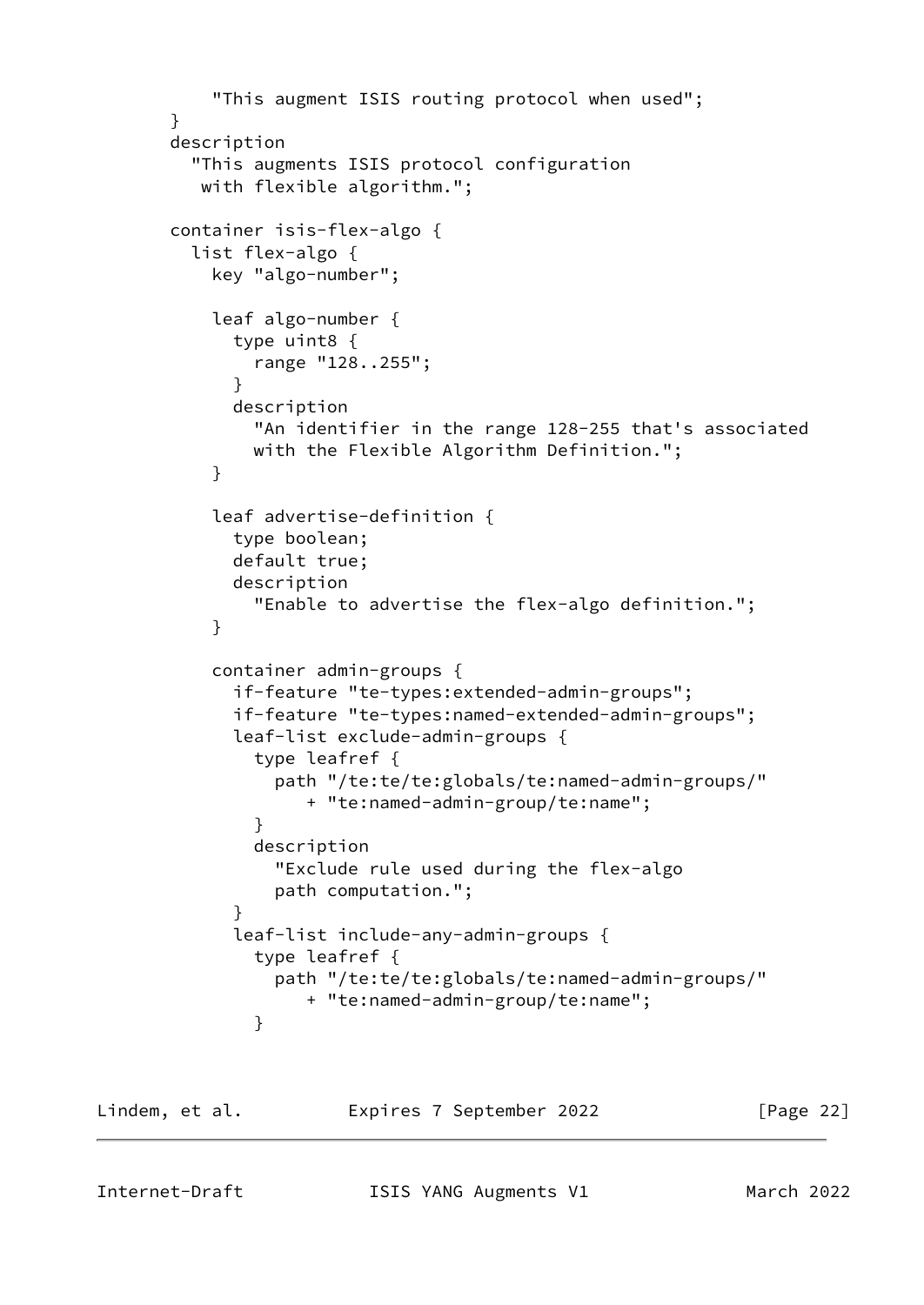```
 description
                 "Include-any rule used during the flex-algo
                 path computation.";
 }
             leaf-list include-all-admin-groups {
               type leafref {
                 path "/te:te/te:globals/te:named-admin-groups/"
                    + "te:named-admin-group/te:name";
 }
               description
                 "Include-all rule used during the flex-algo
                 path computation.";
 }
             description
               "Specify links for the flex-algo path computation.";
 }
           leaf-list exclude-srlgs {
             if-feature "te-types:named-srlg-groups";
             type leafref {
               path "/te:te/te:globals/te:named-srlgs/te:named-srlg/"
                  + "te:name";
 }
             description
               "Shared Risk Link Groups (SRLGs) to be excluded during
               the flex-algo path computation.";
 }
           leaf fast-reroute {
             type boolean;
             default true;
             description
               "Enable fast reroute.";
 }
           leaf metric-type {
             type identityref {
               base metric-type;
 }
             description
               "Type of metric to be used during the calculation.";
 }
           leaf microloop-avoidance {
             type boolean;
             default true;
             description
               "Enable microloop avoidance.";
```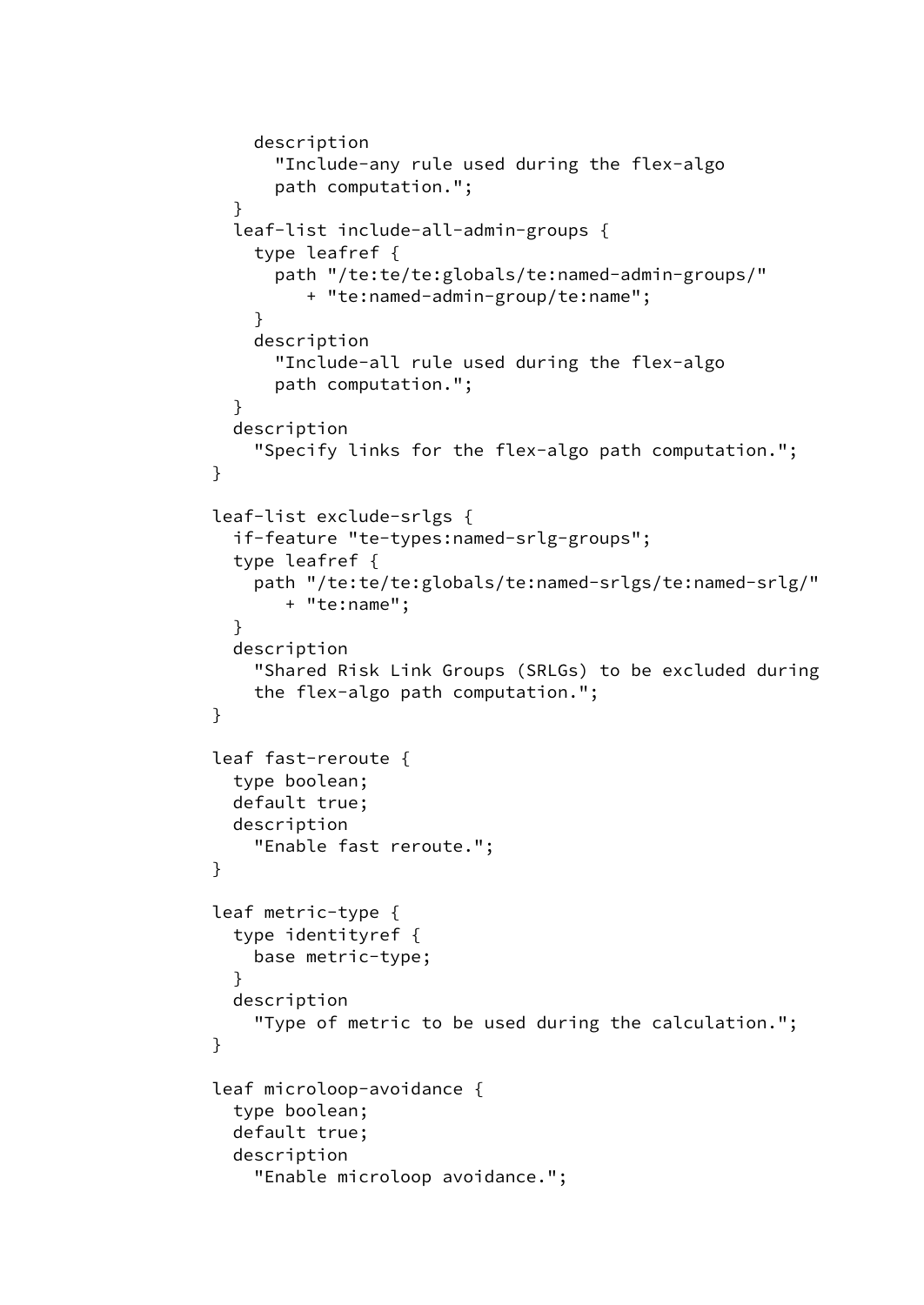```
Internet-Draft ISIS YANG Augments V1 March 2022
 }
            container prefix-metric {
             presence
                "Use flex-algo specific prefix metric.";
             description
                "Use flex-algo prefix metric.";
 }
           leaf priority {
             type uint8;
             description
               "Priority of the advertisement.";
 }
           description
              "List of flex-algo configurations.";
         }
         description
            "Flexible Algorithm configuration.";
       }
      }
      /* Database */
      augment "/rt:routing/" +
              "rt:control-plane-protocols/rt:control-plane-protocol"+
              "/isis:isis/isis:database/isis:levels/isis:lsp"+
                         "/isis:router-capabilities" {
             when "/rt:routing/rt:control-plane-protocols/"+
                        "rt:control-plane-protocol/rt:type = 'isis:isis'" {
         description
            "This augment ISIS routing protocol when used";
       }
             description
                "This augments ISIS protocol LSDB router capability.";
             uses fad-tlvs;
     }
     augment "/rt:routing/" +
              "rt:control-plane-protocols/rt:control-plane-protocol"+
```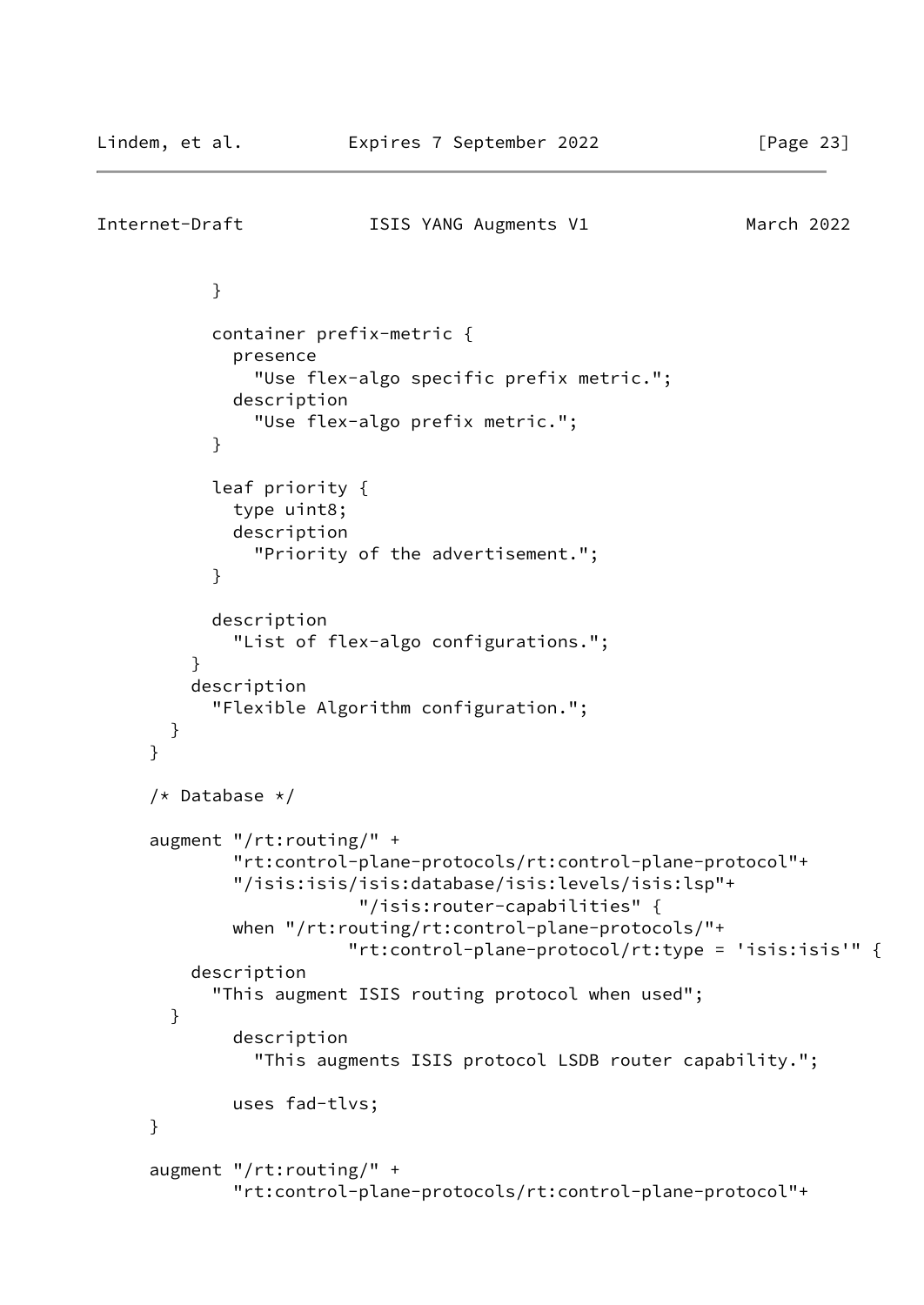```
 "/isis:isis/isis:database/isis:levels/isis:lsp"+
                          "/isis:extended-ipv4-reachability/isis:prefixes" {
                    when "/rt:routing/rt:control-plane-protocols/"+
                         "rt:control-plane-protocol/rt:type = 'isis:isis'" {
          description
            "This augment ISIS routing protocol when used";
Lindem, et al. Expires 7 September 2022 [Page 24]
Internet-Draft ISIS YANG Augments V1 March 2022
       }
                    description
                "This augments ISIS protocol LSDB prefix.";
                 uses fapm-sub-tlvs;
      }
     augment "/rt:routing/" +
              "rt:control-plane-protocols/rt:control-plane-protocol"+
              "/isis:isis/isis:database/isis:levels/isis:lsp"+
                    "/isis:mt-extended-ipv4-reachability/isis:prefixes" {
                    when "/rt:routing/rt:control-plane-protocols/"+
                         "rt:control-plane-protocol/rt:type = 'isis:isis'" {
          description
            "This augment ISIS routing protocol when used";
       }
                    description
                "This augments ISIS protocol LSDB prefix.";
              uses fapm-sub-tlvs;
      }
      augment "/rt:routing/" +
              "rt:control-plane-protocols/rt:control-plane-protocol"+
              "/isis:isis/isis:database/isis:levels/isis:lsp"+
                          "/isis:ipv6-reachability/isis:prefixes" {
                    when "/rt:routing/rt:control-plane-protocols/"+
                         "rt:control-plane-protocol/rt:type = 'isis:isis'" {
          description
            "This augment ISIS routing protocol when used";
       }
                    description
                "This augments ISIS protocol LSDB prefix.";
              uses fapm-sub-tlvs;
     }
      augment "/rt:routing/" +
```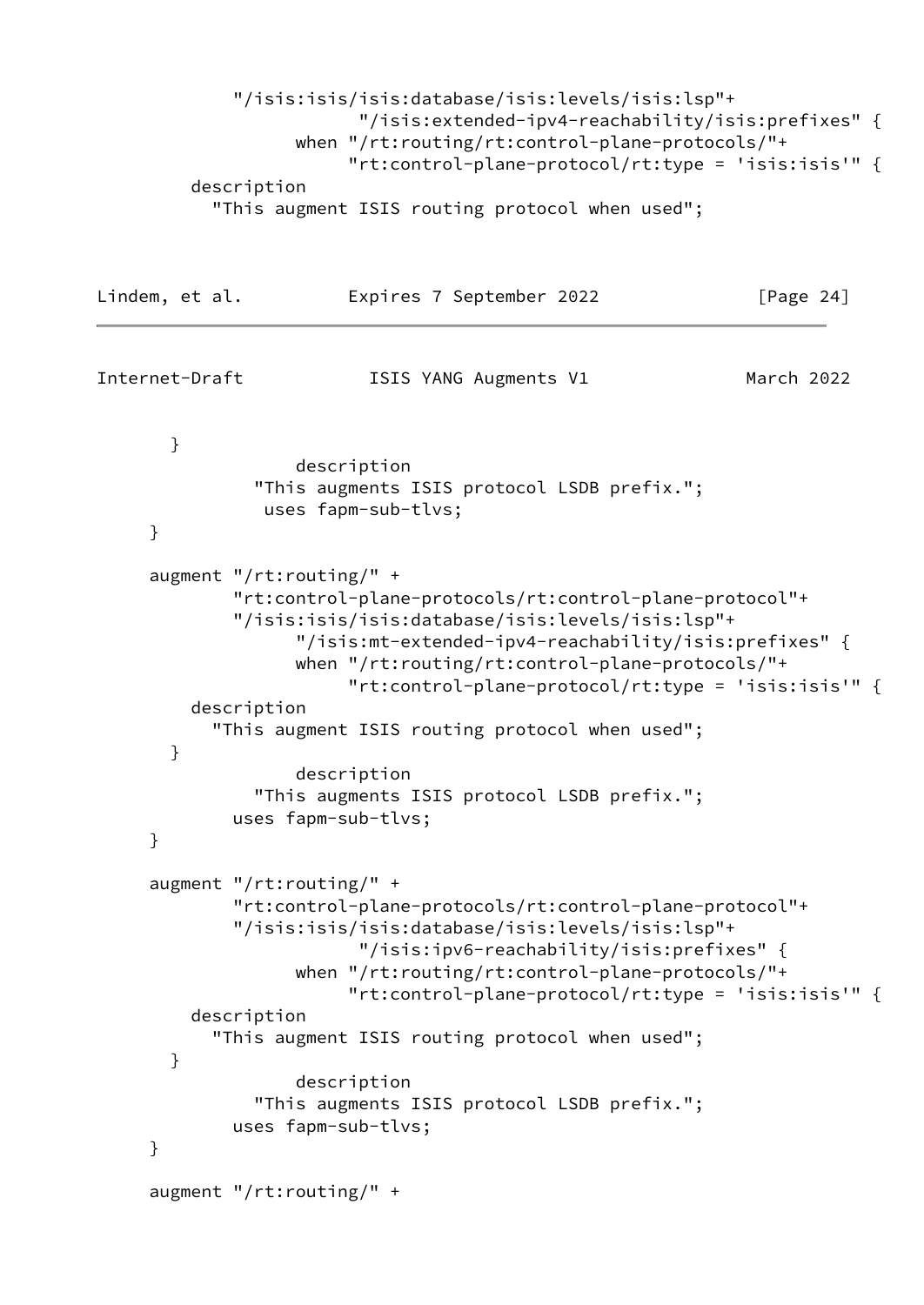```
 "rt:control-plane-protocols/rt:control-plane-protocol"+
              "/isis:isis/isis:database/isis:levels/isis:lsp"+
                          "/isis:mt-ipv6-reachability/isis:prefixes" {
                    when "/rt:routing/rt:control-plane-protocols/"+
                         "rt:control-plane-protocol/rt:type = 'isis:isis'" {
          description
            "This augment ISIS routing protocol when used";
        }
                    description
                "This augments ISIS protocol LSDB prefix.";
            uses fapm-sub-tlvs;
     }
Lindem, et al.               Expires 7 September 2022               [Page 25]
Internet-Draft ISIS YANG Augments V1 March 2022
      /* notification */
     notification flex-algo-not-supported {
        uses isis:notification-instance-hdr;
        leaf flex-algo-number {
          type uint8 {
            range "128..255";
 }
          description
            "Flex-algo identifier which is not supported by the IS-IS
             instance.";
        }
        description
          "This notification is sent when an IS-IS instance does not
           support this flex-algo.";
     }
    }
```

```
 <CODE ENDS>
```
<span id="page-28-0"></span>[5](#page-28-0). Security Considerations

 The YANG modules specified in this document define a schema for data that is designed to be accessed via network management protocols such as NETCONF [[RFC6241\]](https://datatracker.ietf.org/doc/pdf/rfc6241) or RESTCONF [\[RFC8040](https://datatracker.ietf.org/doc/pdf/rfc8040)]. The lowest NETCONF layer is the secure transport layer, and the mandatory-to-implement secure transport is Secure Shell (SSH) [\[RFC6242](https://datatracker.ietf.org/doc/pdf/rfc6242)]. The lowest RESTCONF layer is HTTPS, and the mandatory-to-implement secure transport is TLS  $[REC5246]$ .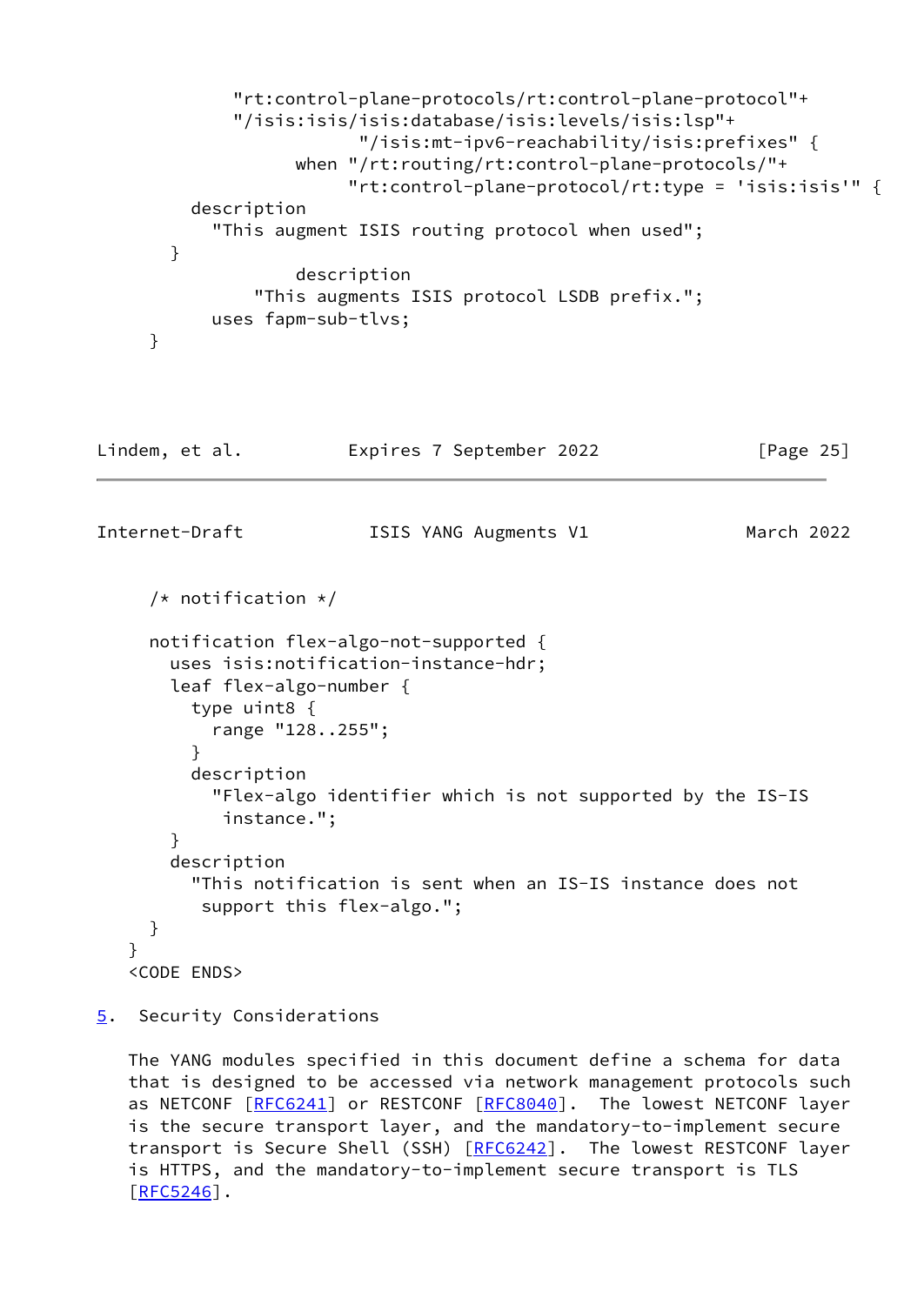The NETCONF access control model [\[RFC6536](https://datatracker.ietf.org/doc/pdf/rfc6536)] provides the means to restrict access for particular NETCONF or RESTCONF users to a pre configured subset of all available NETCONF or RESTCONF protocol operations and content.

 There are a number of data nodes defined in the modules that are writable/creatable/deletable (i.e., config true, which is the default). These data nodes may be considered sensitive or vulnerable in some network environments. Write operations (e.g., edit-config) to these data nodes without proper protection can have a negative effect on network operations. These correspond to the following schema nodes:

 /isis:isis/isis:interfaces/isis:interface/isis-link-attr - Modification of link attributes operation mode could result in traffic being redirected or DoS attack.

Lindem, et al. Expires 7 September 2022 [Page 26]

<span id="page-29-1"></span>Internet-Draft ISIS YANG Augments V1 March 2022

 Some of the readable data nodes in the modules may be considered sensitive or vulnerable in some network environments. It is thus important to control read access (e.g., via get, get-config, or notification) to these data nodes. The exposure of the Link State Database (LSDB) will expose the detailed topology of the network. This may be undesirable since both due to the fact that exposure may facilitate other attacks. Additionally, network operators may consider their topologies to be sensitive confidential data.These correspond to the following schema nodes:

 /isis:isis/isis:database/isis:levels/isis:lsp/isis:mt-is neighbor/isis:neighbor/isis:instances/isis:instance/application specific-link-attributes-sub-tlvs

 /isis:isis/isis:database/isis:levels/isis:lsp/application specific-srlg-tlv

<span id="page-29-0"></span>[6](#page-29-0). IANA Considerations

This document registers URIs in the IETF XML registry [[RFC3688](https://datatracker.ietf.org/doc/pdf/rfc3688)]. Following the format in [\[RFC3688](https://datatracker.ietf.org/doc/pdf/rfc3688)], the following registrations is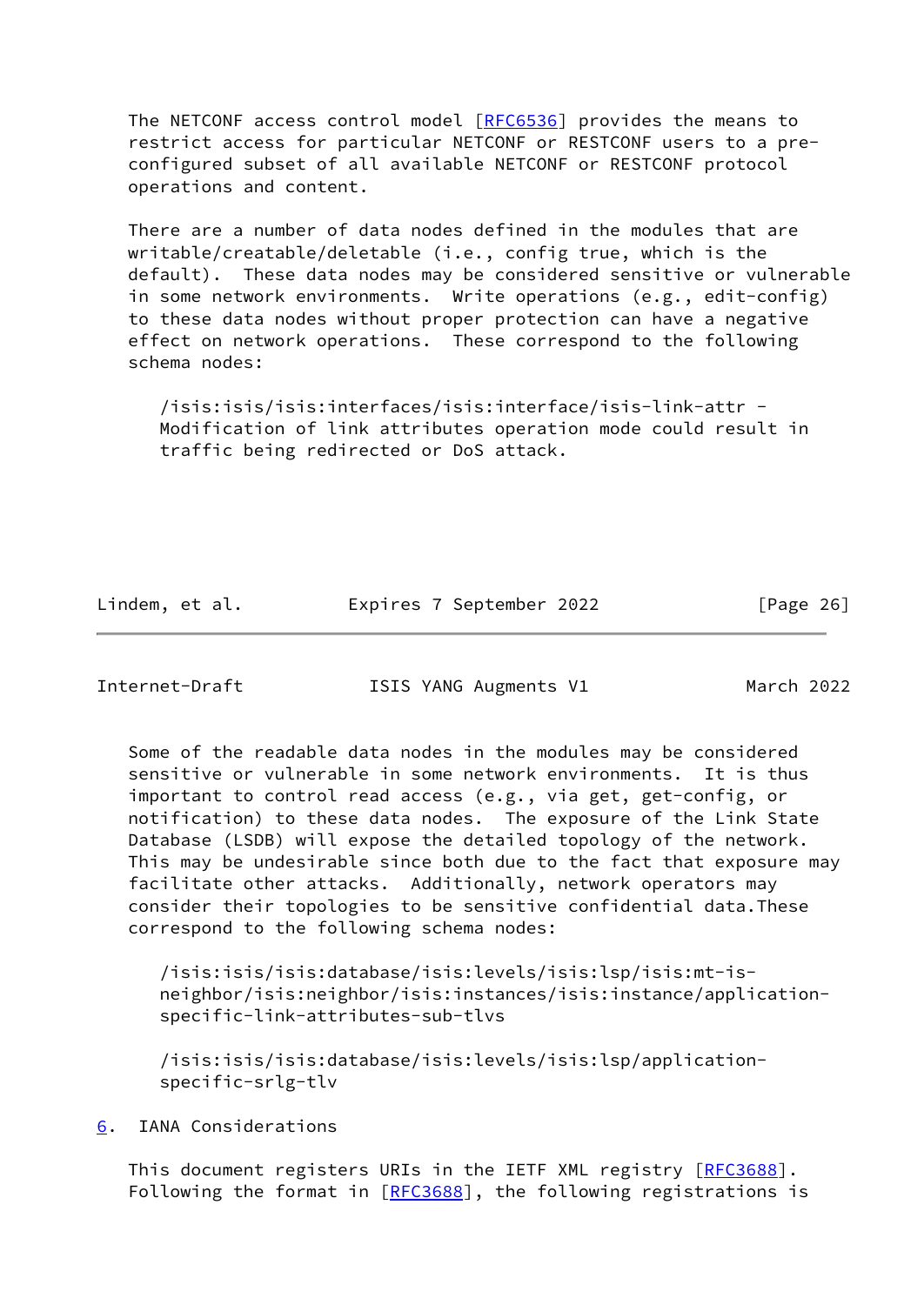requested to be made:

 URI: urn:ietf:params:xml:ns:yang:ietf-isis-remaining-lifetime Registrant Contact: The IESG. XML: N/A, the requested URI is an XML namespace. URI: urn:ietf:params:xml:ns:yang:ietf-isis-link-attr Registrant Contact: The IESG. XML: N/A, the requested URI is an XML namespace. URI: urn:ietf:params:xml:ns:yang:ietf-isis-flex-algo Registrant Contact: The IESG. XML: N/A, the requested URI is an XML namespace. This document registers the YANG modules in the YANG Module Names registry [\[RFC6020](https://datatracker.ietf.org/doc/pdf/rfc6020)]. name: ietf-isis-remaining-lifetime namespace: urn:ietf:params:xml:ns:yang:ietf-isis-remaining-lifetime

 prefix: isis-remaining-lifetime reference: RFC XXXX

<span id="page-30-1"></span>

| Lindem, et al.                                                             | Expires 7 September 2022                                   | [Page $27$ ] |
|----------------------------------------------------------------------------|------------------------------------------------------------|--------------|
| Internet-Draft                                                             | ISIS YANG Augments V1                                      | March 2022   |
| name: ietf-isis-link-attr<br>prefix: isis-link-attr<br>reference: RFC XXXX | namespace: urn:ietf:params:xml:ns:yang:ietf-isis-link-attr |              |
| name: ietf-isis-flex-algo<br>prefix: isis-flex-algo<br>reference: RFC XXXX | namespace: urn:ietf:params:xml:ns:yang:ietf-isis-flex-algo |              |
| Acknowledgements<br>7.                                                     |                                                            |              |

<span id="page-30-0"></span>This document was produced using Marshall Rose's xml2rfc tool.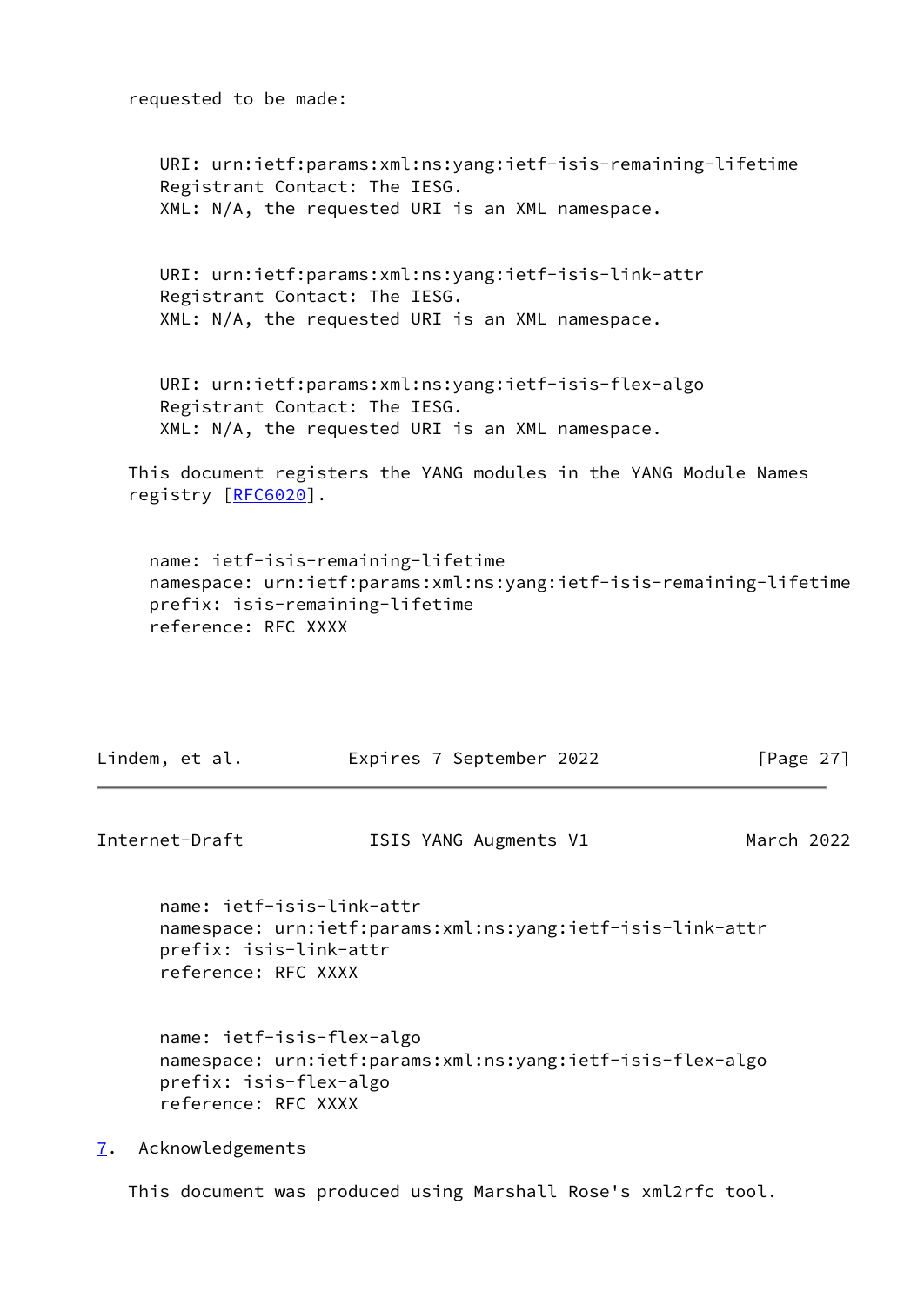The YANG model was developed using the suite of YANG tools written and maintained by numerous authors.

- <span id="page-31-0"></span>[8](#page-31-0). References
- <span id="page-31-1"></span>[8.1](#page-31-1). Normative References

<span id="page-31-2"></span>[I-D.ietf-isis-yang-isis-cfg]

 Litkowski, S., Yeung, D., Lindem, A., Zhang, J., and L. Lhotka, "YANG Data Model for IS-IS Protocol", Work in Progress, Internet-Draft, [draft-ietf-isis-yang-isis-cfg-](https://datatracker.ietf.org/doc/pdf/draft-ietf-isis-yang-isis-cfg-42) [42,](https://datatracker.ietf.org/doc/pdf/draft-ietf-isis-yang-isis-cfg-42) 15 October 2019, [<https://www.ietf.org/archive/id/](https://www.ietf.org/archive/id/draft-ietf-isis-yang-isis-cfg-42.txt) [draft-ietf-isis-yang-isis-cfg-42.txt>](https://www.ietf.org/archive/id/draft-ietf-isis-yang-isis-cfg-42.txt).

<span id="page-31-3"></span>[I-D.ietf-lsr-flex-algo]

 Psenak, P., Hegde, S., Filsfils, C., Talaulikar, K., and A. Gulko, "IGP Flexible Algorithm", Work in Progress, Internet-Draft, [draft-ietf-lsr-flex-algo-18](https://datatracker.ietf.org/doc/pdf/draft-ietf-lsr-flex-algo-18), 25 October 2021, [<https://www.ietf.org/archive/id/draft-ietf-lsr](https://www.ietf.org/archive/id/draft-ietf-lsr-flex-algo-18.txt) [flex-algo-18.txt>](https://www.ietf.org/archive/id/draft-ietf-lsr-flex-algo-18.txt).

- [RFC2119] Bradner, S., "Key words for use in RFCs to Indicate Requirement Levels", [BCP 14](https://datatracker.ietf.org/doc/pdf/bcp14), [RFC 2119](https://datatracker.ietf.org/doc/pdf/rfc2119), DOI 10.17487/RFC2119, March 1997, <[https://www.rfc-editor.org/info/rfc2119>](https://www.rfc-editor.org/info/rfc2119).
- [RFC3688] Mealling, M., "The IETF XML Registry", [BCP 81](https://datatracker.ietf.org/doc/pdf/bcp81), [RFC 3688](https://datatracker.ietf.org/doc/pdf/rfc3688), DOI 10.17487/RFC3688, January 2004, <[https://www.rfc-editor.org/info/rfc3688>](https://www.rfc-editor.org/info/rfc3688).

| Lindem, et al. | Expires 7 September 2022 | [Page 28] |
|----------------|--------------------------|-----------|
|----------------|--------------------------|-----------|

Internet-Draft ISIS YANG Augments V1 March 2022

- [RFC5246] Dierks, T. and E. Rescorla, "The Transport Layer Security (TLS) Protocol Version 1.2", [RFC 5246](https://datatracker.ietf.org/doc/pdf/rfc5246), DOI 10.17487/RFC5246, August 2008, <[https://www.rfc-editor.org/info/rfc5246>](https://www.rfc-editor.org/info/rfc5246).
- [RFC5329] Ishiguro, K., Manral, V., Davey, A., and A. Lindem, Ed., "Traffic Engineering Extensions to OSPF Version 3",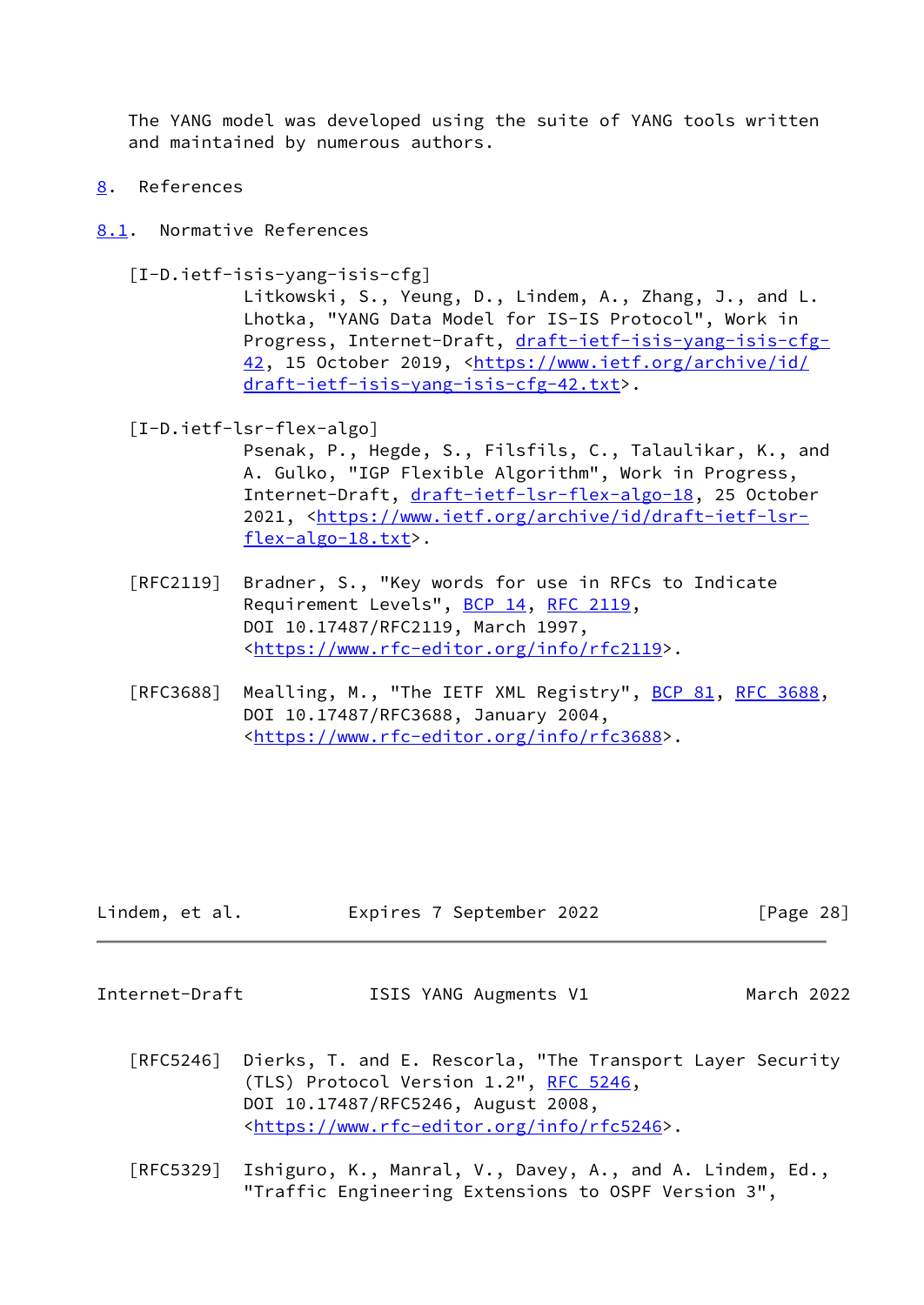[RFC 5329,](https://datatracker.ietf.org/doc/pdf/rfc5329) DOI 10.17487/RFC5329, September 2008, <[https://www.rfc-editor.org/info/rfc5329>](https://www.rfc-editor.org/info/rfc5329).

- [RFC6020] Bjorklund, M., Ed., "YANG A Data Modeling Language for the Network Configuration Protocol (NETCONF)", [RFC 6020](https://datatracker.ietf.org/doc/pdf/rfc6020), DOI 10.17487/RFC6020, October 2010, <[https://www.rfc-editor.org/info/rfc6020>](https://www.rfc-editor.org/info/rfc6020).
- [RFC6241] Enns, R., Ed., Bjorklund, M., Ed., Schoenwaelder, J., Ed., and A. Bierman, Ed., "Network Configuration Protocol (NETCONF)", [RFC 6241,](https://datatracker.ietf.org/doc/pdf/rfc6241) DOI 10.17487/RFC6241, June 2011, <[https://www.rfc-editor.org/info/rfc6241>](https://www.rfc-editor.org/info/rfc6241).
- [RFC6242] Wasserman, M., "Using the NETCONF Protocol over Secure Shell (SSH)", [RFC 6242](https://datatracker.ietf.org/doc/pdf/rfc6242), DOI 10.17487/RFC6242, June 2011, <[https://www.rfc-editor.org/info/rfc6242>](https://www.rfc-editor.org/info/rfc6242).
- [RFC6536] Bierman, A. and M. Bjorklund, "Network Configuration Protocol (NETCONF) Access Control Model", [RFC 6536](https://datatracker.ietf.org/doc/pdf/rfc6536), DOI 10.17487/RFC6536, March 2012, <[https://www.rfc-editor.org/info/rfc6536>](https://www.rfc-editor.org/info/rfc6536).
- [RFC7950] Bjorklund, M., Ed., "The YANG 1.1 Data Modeling Language", [RFC 7950,](https://datatracker.ietf.org/doc/pdf/rfc7950) DOI 10.17487/RFC7950, August 2016, <[https://www.rfc-editor.org/info/rfc7950>](https://www.rfc-editor.org/info/rfc7950).
- [RFC7987] Ginsberg, L., Wells, P., Decraene, B., Przygienda, T., and H. Gredler, "IS-IS Minimum Remaining Lifetime", [RFC 7987,](https://datatracker.ietf.org/doc/pdf/rfc7987) DOI 10.17487/RFC7987, October 2016, <[https://www.rfc-editor.org/info/rfc7987>](https://www.rfc-editor.org/info/rfc7987).
- [RFC8040] Bierman, A., Bjorklund, M., and K. Watsen, "RESTCONF Protocol", [RFC 8040](https://datatracker.ietf.org/doc/pdf/rfc8040), DOI 10.17487/RFC8040, January 2017, <[https://www.rfc-editor.org/info/rfc8040>](https://www.rfc-editor.org/info/rfc8040).
- [RFC8174] Leiba, B., "Ambiguity of Uppercase vs Lowercase in [RFC](https://datatracker.ietf.org/doc/pdf/rfc2119) [2119](https://datatracker.ietf.org/doc/pdf/rfc2119) Key Words", [BCP 14](https://datatracker.ietf.org/doc/pdf/bcp14), [RFC 8174,](https://datatracker.ietf.org/doc/pdf/rfc8174) DOI 10.17487/RFC8174, May 2017, [<https://www.rfc-editor.org/info/rfc8174](https://www.rfc-editor.org/info/rfc8174)>.

| Lindem, et al. | Expires 7 September 2022 | [Page 29] |
|----------------|--------------------------|-----------|
|----------------|--------------------------|-----------|

<span id="page-32-0"></span>Internet-Draft ISIS YANG Augments V1 March 2022